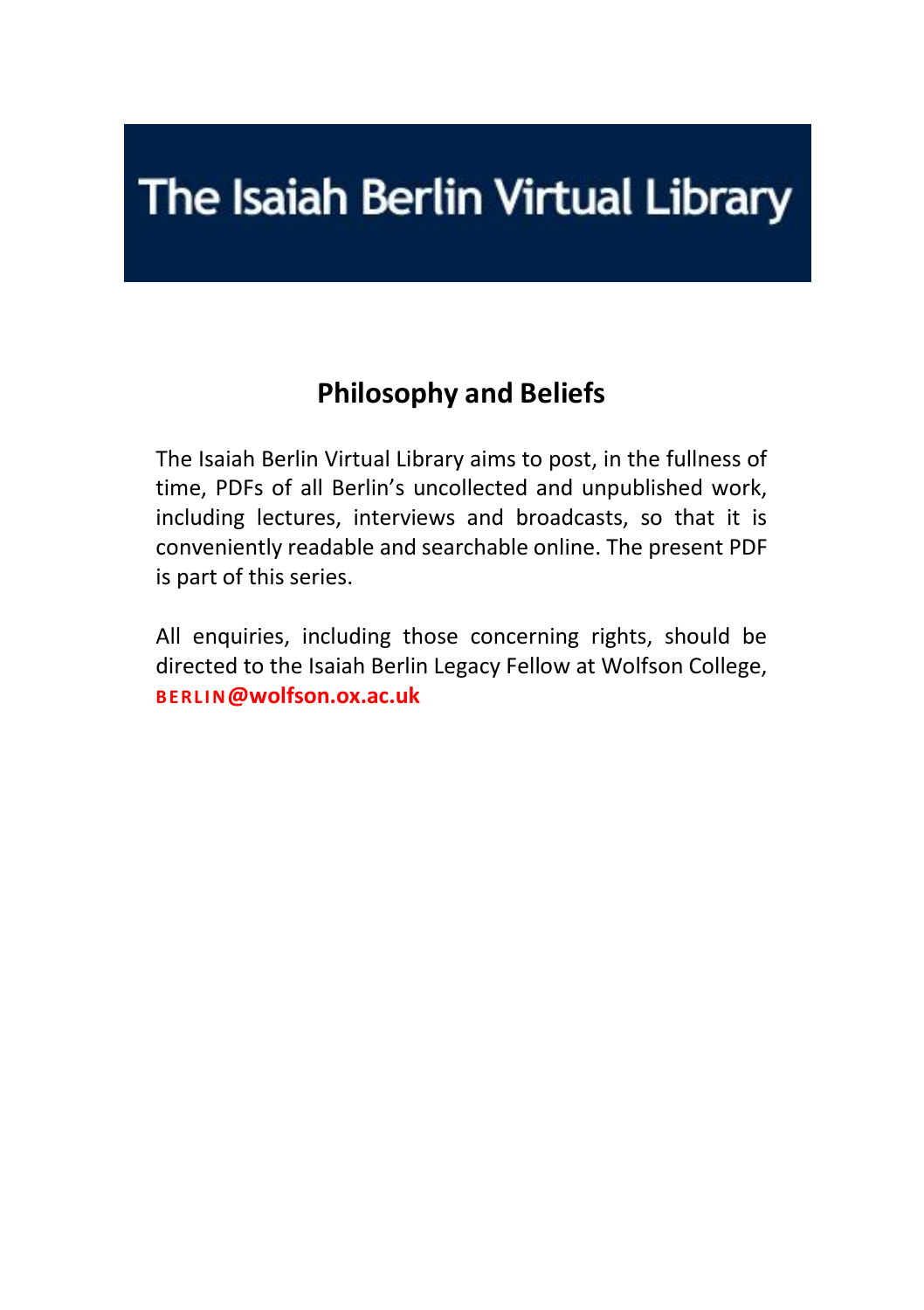## Philosophy and Beliefs

### A discussion between four Oxford philosophers

*Isaiah Berlin, Anthony Quinton, Stuart Hampshire, Iris Murdoch*

#### *Twentieth Century* 157 (1955), 495–521

ANTHONY QUINTON It appears to me that most of the strong feelings that have been generated about contemporary analytic philosophy – what its opponents delight in calling 'logical positivism' – arise from a confusion which is common to both parties in the dispute. A kind of revolutionary illusion prevails, which imposes on the practitioner of analytic philosophy as much as their critics, both inside and outside philosophy. What has taken place, it seems universally to be agreed, is the elimination of metaphysics. Both analytic philosophers and their critics believe that the kind of philosophy now practised and taught at this University is something quite different from, or at any rate only a minute residue of, what has traditionally gone by the name of philosophy. The critics, of course, regard this as a disastrous state of affairs, and call for a return to what they take to be the great tradition of the subject.

The key word here is 'metaphysics', and there is good reason for people to think this is the central point at issue. After all, the most widely read book of the most widely read analytic philosopher, *Language, Truth, and Logic*, by Professor A. J. Ayer, was presented as, primarily, an attack on traditional metaphysical philosophy. Nowadays Ayer is more circumspect – he wrote recently: 'My present view is that much of what appears as metaphysics involves the discussion of important points of logic'; and five of the essays in his latest book are described by him as concerned with problems of 'logic and metaphysics'; they are not about but in metaphysics.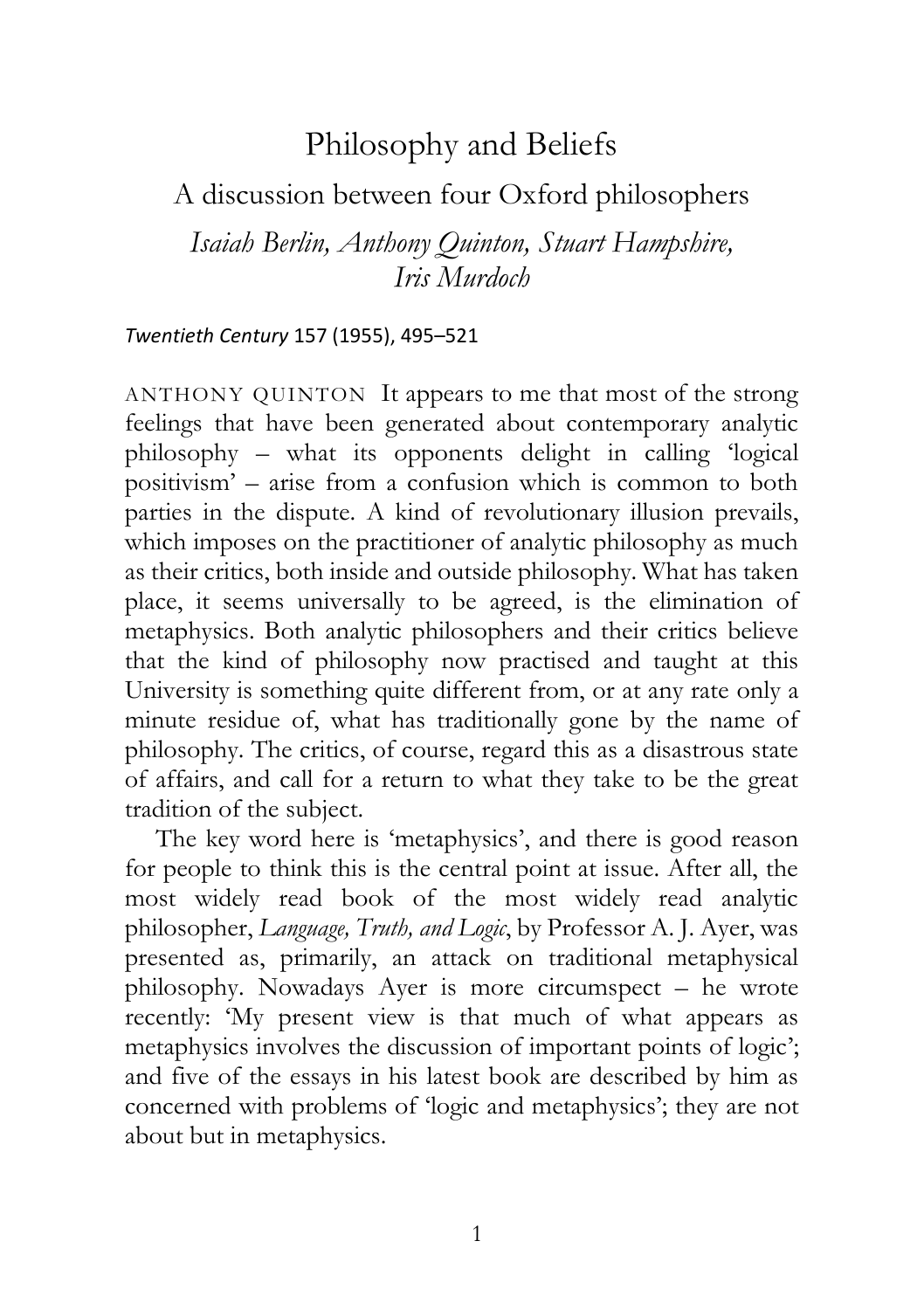The fact is that what analytic philosophers want to extrude from philosophy, and what their critics want to see put back into it, is *Weltanschauung*: recommendations of a moral, political and religious order. But both sides are labouring under a misapprehension. For *Weltanschauung* has never been the principal concern of those who would generally be agreed to be the greatest philosophers. I don't want to deny that there have been great men, great thinkers, and so in a very wide sense great philosophers, who have been essentially propounders of *Weltanschauungen* – Montaigne, Pascal and Nietzsche, for example, and the Hellenistic philosophers who flourished after the great age of Greek philosophy. Nor would I want to deny that many philosophers securely in the great tradition – Plato, Spinoza, Kant – held attitudes to life, and gave public expression to them as appendages to, or even parts of, their philosophy. But these attitudes to life are not what gives these men their importance in the history of philosophy. This can be clearly seen if we consider that there are equally great and traditional philosophers in whose work *Weltanschauung* does not appear at all – Aristotle, Duns Scotus and Descartes, for example.

In the philosophy of the great tradition, then, the presentation of attitudes to life is either secondary or absent. But what they did discuss is still discussed by contemporary analytic philosophers – substance, universals, truth, the nature of logical and mathematical truths, our knowledge of the external world, the nature of mind, and the logical character of moral thinking. There has been a revolution all right; but it lies in the method of approach to philosophical activity and not in the subject-matter of the activity. What was formulated and discussed in psychological terms is now more commonly treated in a more linguistic fashion. Instead of attending to the actual process of thinking, philosophers now concentrate on the way in which thoughts are expressed; the results of processes of thinking. But to this transformation, which is of the greatest technical importance, the conventional objections to analytic philosophy have practically no relevance at all.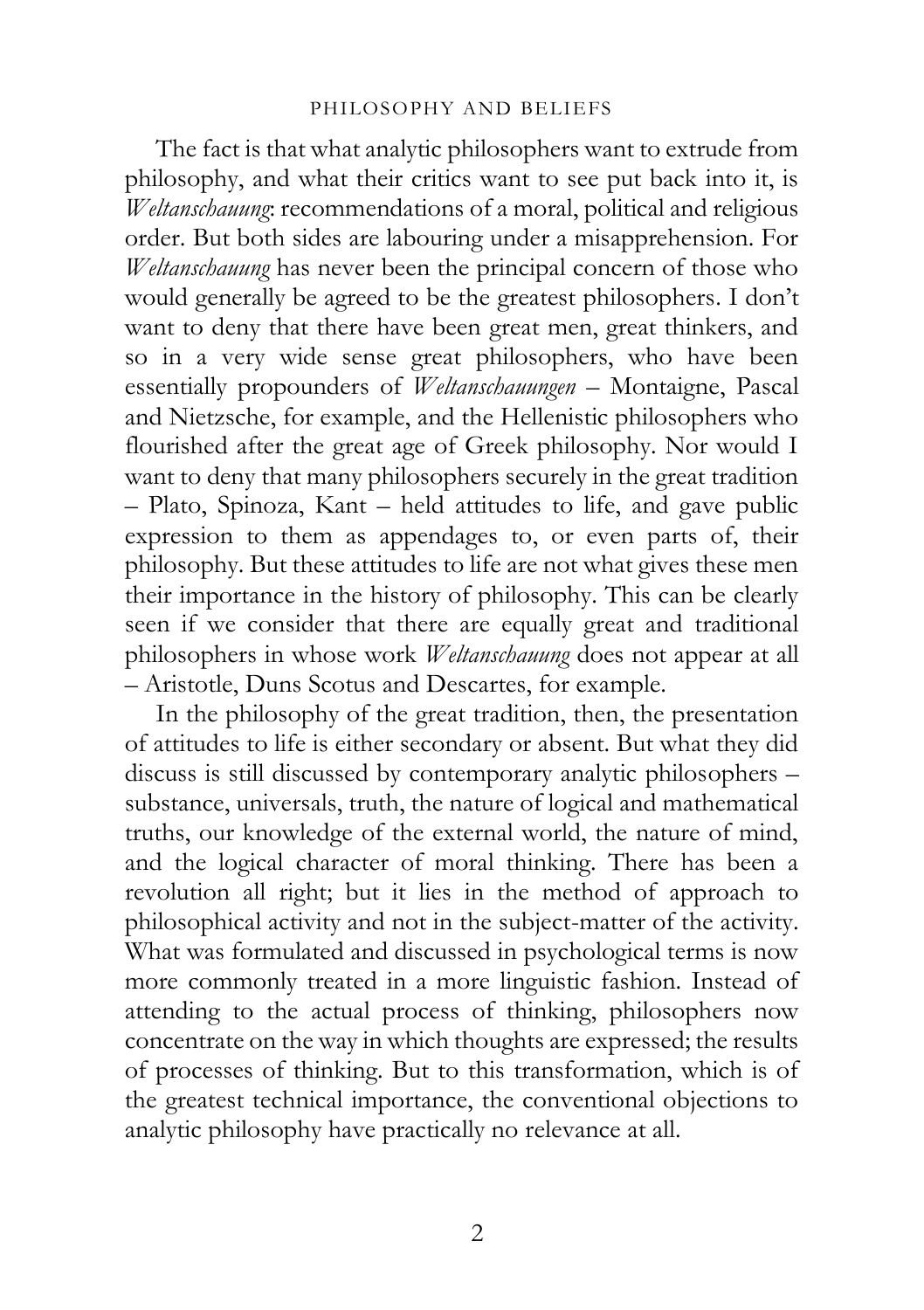STUART HAMPSHIRE But surely the great philosophers were concerned in their philosophies with questions of *Weltanschauung*, almost without exception? And it was certainly more than a separable appendage to their philosophies; at least in their intention. Admittedly they also wrote about questions of logic and of logical analysis; largely the questions which we still discuss now. But they certainly thought of these questions as essentially connected with *Weltanschauung*, in any natural sense of this word. Personally I think they were right and that there is this connection between logic and *Weltanschauung*. It would be a very large change if philosophers now no longer thought there was, or should be, such a connection.

QUINTON *Weltanschauung* was never their central concern; or, at any rate, whatever may have been their ultimate intentions, it was never what they spent most time on, and is not what they are famous for. And there was, generally, no necessary connection between their technical philosophy and the *Weltanschauungen* they sometimes expressed.

I think that what the critics of contemporary philosophy often have in mind as an ideal is what I shall call 'the great liberal philosopher'; that is, a man who is both a professional philosopher and vigorously concerned with the principal moral and social questions of his time. The great liberal philosophers of the twentieth century have been Russell, Dewey, Croce and Bergson. Looking further back, Kant and Mill can certainly be put in this class. These thinkers were all on much the same side in social issues; all of them have taken a more or less liberal, permissive, stand in moral, political and educational matters. But their philosophies (in the technical sense) are all utterly different. Dewey is perhaps a kind of link between Russell and Bergson; and again Bergson, seen from a distance, has some affinities with Croce; but it would be hard to find two philosophers more utterly opposed, in a technical respect, than Russell and Croce.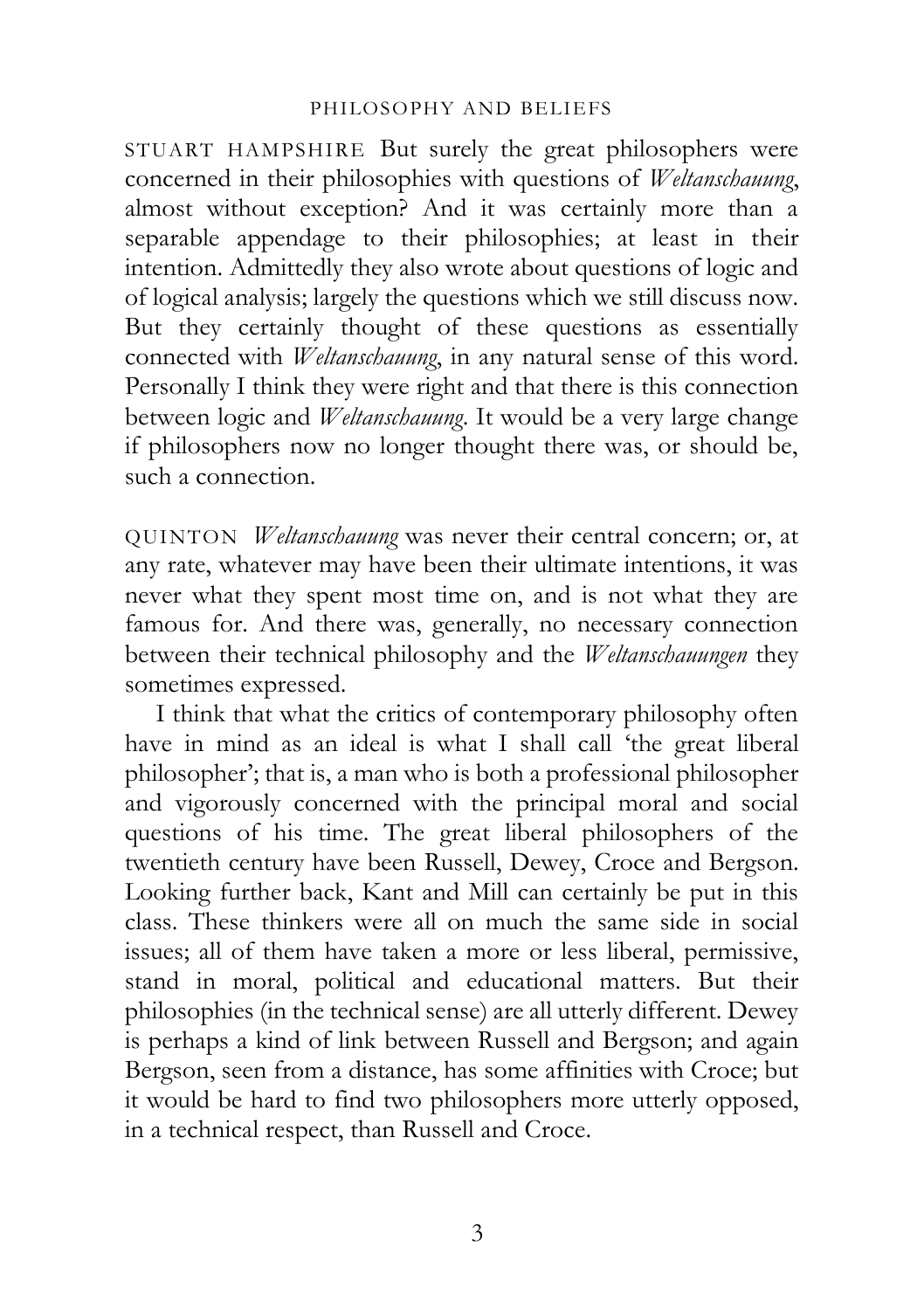IRIS MURDOCH I think you are defining '*Weltanschauung*' rather too narrowly. It's only very roughly and in relation to a few general issues that the philosophers you mention are 'all on the same side'. These general ideas may be what we would consider important ones – but it is also important that the terms in which these philosophers argue, and encourage others to argue, about morals and politics, contrast in striking ways. Their agreements on practical issues are narrow by comparison, and flimsy in so far as they emerge from conceptual backgrounds of a different type. Followers of Croce and followers of Russell see the world differently; and one would expect such people, even if they were in practical agreement at certain moments, to develop differently. In a shifting situation one could not rely on their agreeing.

HAMPSHIRE I think that the point is that those whom we now recognise as the great philosophers, in our sense of 'philosophy', make their attitudes to life, their moral attitudes in the widest sense, rest on a groundwork of logical doctrine. This is the respect in which they differ from Nietzsche, and from other, possibly inspired, thinkers whom we would not now recognise as philosophers.

QUINTON Consider the matter historically. Let us take the case of Kant. The historical consequence of Kant's philosophy was Romantic German idealism – Fichte, Schelling and Hegel. These Romantic idealist philosophers were politically reactionary and obscurantist; they put their technical inheritance from Kant to work in support of Romantic nationalism. But Kant himself was a liberal. I don't think myself, I admit, that he was quite such a milkwhite progressive as Dr Popper makes him out to be: not just because of the concealment and disguise that the dismal political conditions in which he lived made necessary, but because of his rather hearty insistence on antagonism and conflict as indispensable conditions of human progress. This breezy activism comes out in his ethical writings, too, where he characterises the happy and indolent South Sea Islander (who is perhaps more an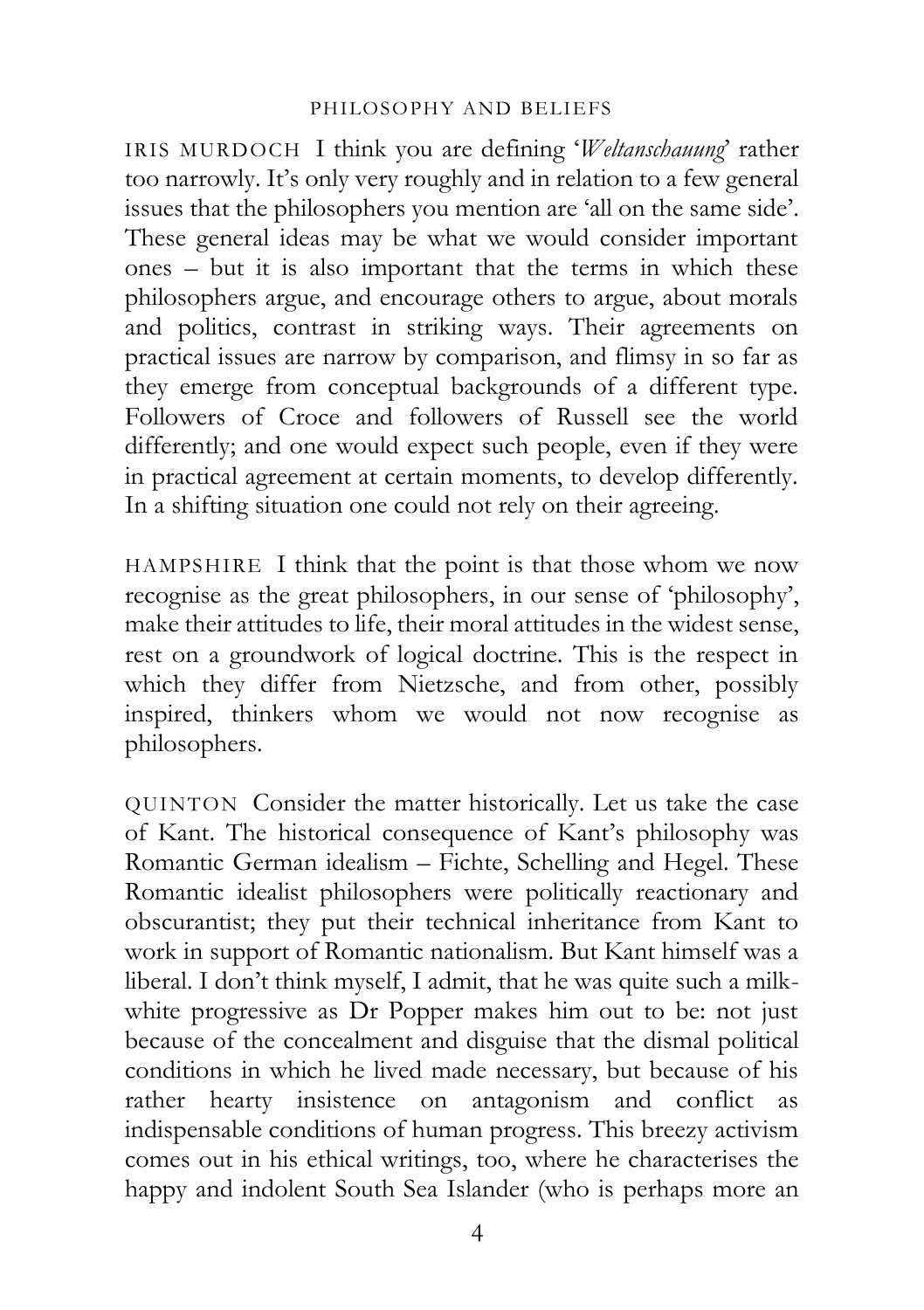ideal than an anthropological reality) as 'immoral' in neglecting to develop his capacities. For all that, Kant was more of a liberal than anything else; and his philosophical successors were certainly not.

ISAIAH BERLIN I cannot agree with Quinton. Of course there are thinkers whose general attitude – what you have called *Weltanschauung* – is stated in language so vague and 'emotive' that it does not, at least prima facie, seem to follow from any clearly held beliefs about the world which can be stated in definite propositions. But one cannot possibly generalise. Kant's liberalism (in particular his doctrine that one is forbidden to use other human being as means to one's own ends: that exploitation and degradation of others is against the moral law) follows from his ethical doctrines; and these are certainly capable of being stated in lucid philosophical prose; can be examined from a logical point of view; are susceptible of rational argument; and so on; they aren't just attitudes capable of being conveyed but not stated in lucid terms. And the same, I should have thought, is true about Spinoza or Hobbes, whose moral and political views directly follow from their beliefs about the world. For if the latter are false, the former are affected directly: are logically undermined to some degree. So that I cannot see that a *Weltanschauung* is always and necessarily logically independent of the 'professional' doctrines of a philosopher. Indeed, this dependence is particularly notable in the case of the great classical philosophers from Plato to Russell. As for Kant's relation to Fichte and Hegel: no man's views can be made responsible for the use to which they are put. And anyway Kant might well have regarded the arguments of the Romantics as not merely abhorrent to him but fallacious.

HAMPSHIRE Yes, I don't think we ought to judge a philosopher's intentions by his historical consequences. Fichte, Schelling and Hegel each had to modify Kant's logical doctrines in a characteristic way in order to arrive at their different *Weltanschauungen* – their different moralities, their different political beliefs, their differences in aesthetics.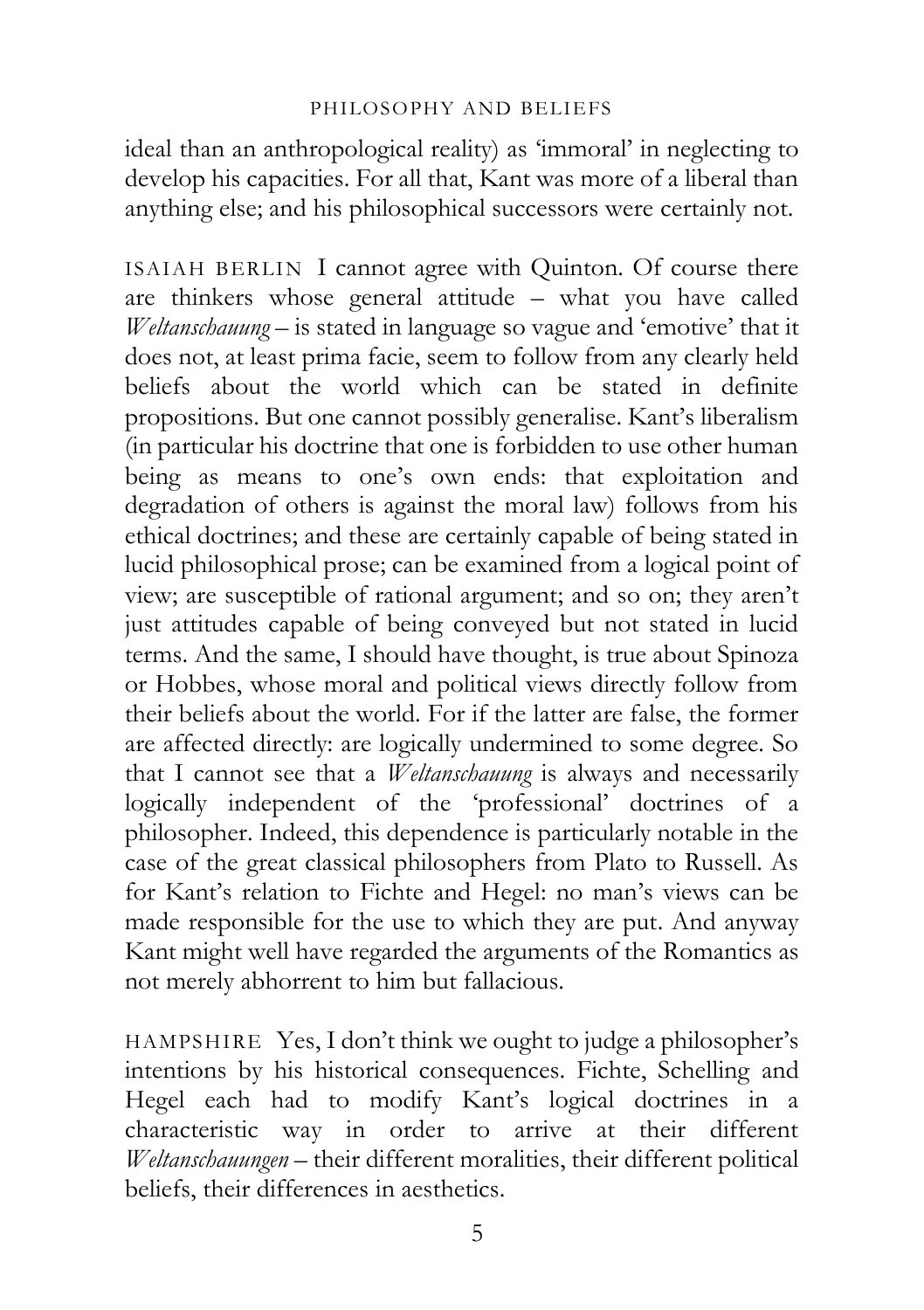But the real point at issue is this. Kant, like his successors, did draw political, and other, conclusions from his philosophy – in the narrowest, most technical sense of 'philosophy'. If in the present state of opinion Oxford philosophers do not draw moral, political and other non-specialist conclusions from their philosophy, then your thesis, Quinton, that contemporary Oxford philosophy is in the main philosophical tradition will not stand up. It would be a great change if philosophy were now thought to be ethically neutral by philosophers themselves. And I think it would be a change for the worse; because I think it would be an intellectual error, and also a self-deception.

QUINTON I admit that in the past differences in philosophical viewpoint clearly did have important practical consequences. The different opinions of Thomists and Scotists in the later Middle Ages – differences about the respective provinces of faith and reason, of theology and philosophy – were connected with the principal political issue of the time: the controversy over the respective authorities of Church and State. William of Ockham, after all, who was a follower of Duns Scotus on the philosophical question about the limitations of reason in theology, was one of the most vigorous political pamphleteers on the anti-papal side; while Aquinas committed himself, without anything like the same degree of political engagement, to papal supremacy. I don't think there is any doubt that the philosophical views were normally associated with certain regular political consequences; and these proponents usually believed the philosophical views to entail these consequences. On the other hand, it was not necessary to draw anti-papalist conclusions from Scotist premisses; I don't believe that Scotus himself did so; and the same conclusions could have been drawn from quite different premises.

HAMPSHIRE Leaving the historical point for a moment: are you saying that acceptance of the commonly accepted logical doctrines of contemporary philosophy has no relevance to one's moral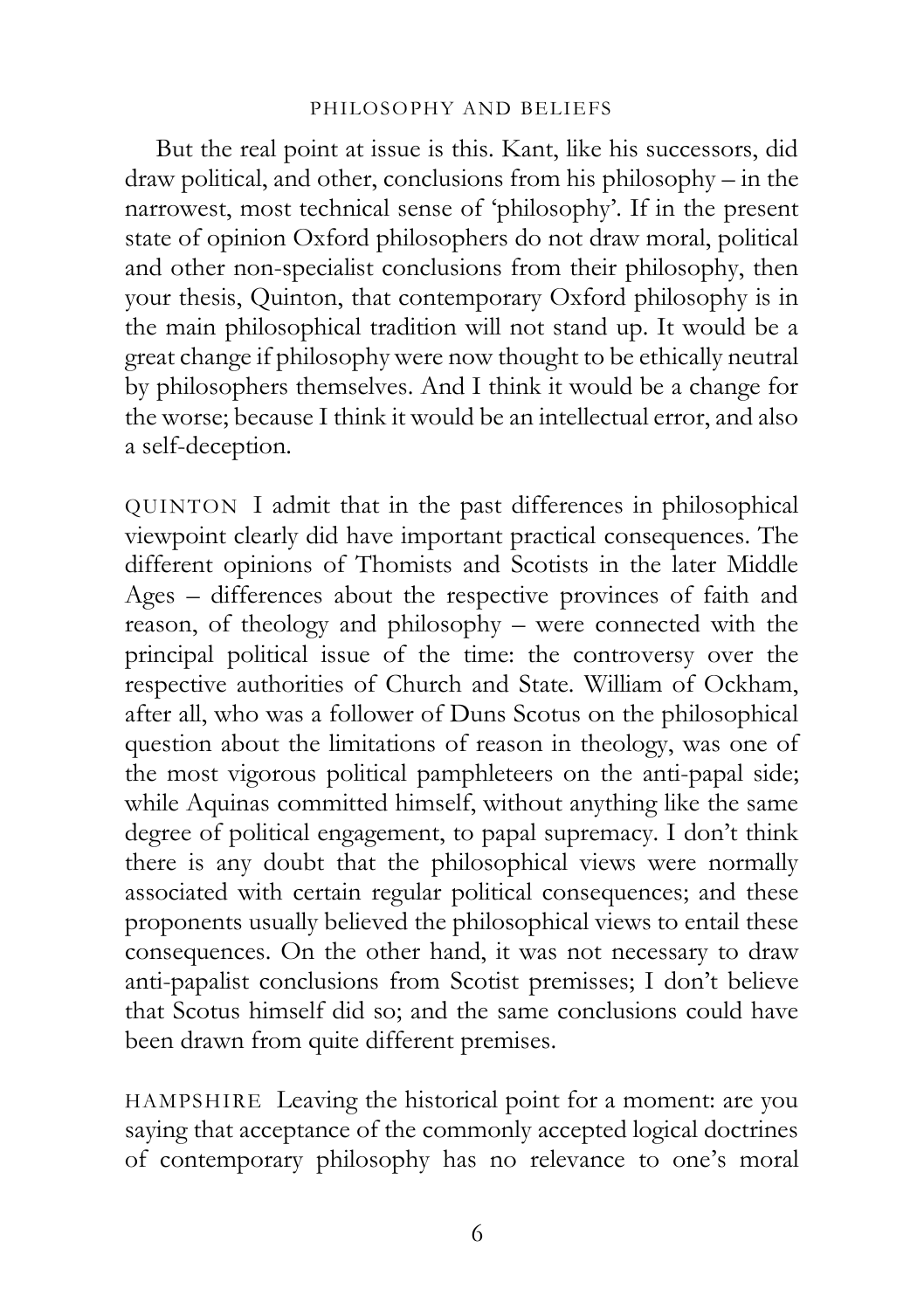beliefs or attitudes? That is, that no moral beliefs are excluded by logical doctrines, and that none are supported by them?

QUINTON I think – and I take it that this is the view of many contemporary philosophers – that there is no logical connection between philosophical doctrines and moral or political attitudes. What is more: I should want to argue that there is plenty of evidence to show that there is a practical gap between the two things as well. Generally speaking, furthermore, this lack of any uniform connection between a given philosophical standpoint and a given *Weltanschauung* has always been evident if the examples taken are not too close together in time. Over short periods the mere fact of their being all held by one forceful and admired person will lead people to accept or reject as a group a set of opinions which are, logically, quite heterogenous.

Thus Hegelian idealism was very often associated with its founder's patriotic authoritarianism. But T. H. Green was an intellectual ancestor of the Labour party, with his pleas for State intervention; Bosanquet was a philanthropic liberal; and McTaggart took a low view of the State altogether. And Marx, after all, began as a Hegelian, and retained many of Hegel's doctrines intact in a system which was thought to have political consequences diametrically opposed to the political outlook of Hegel.

MURDOCH I still think your view seems true only when one divides people into groups roughly, and on the basis of their attitude to a few simple issues. But the differences can't be treated as if they were of no practical importance. Your notion of the 'practical gap' is, I suspect, partly suggested by a powerful philosophical belief in the 'logical gap'.

This method of division, which overlooks deep ideological disagreement, is also implicit in 'liberal' procedures. We take a vote on a practical point, and what lies behind people's overt decisions is private and their own affair. But this is a sort of political norm and not a fact. Differences of conceptual approach, even though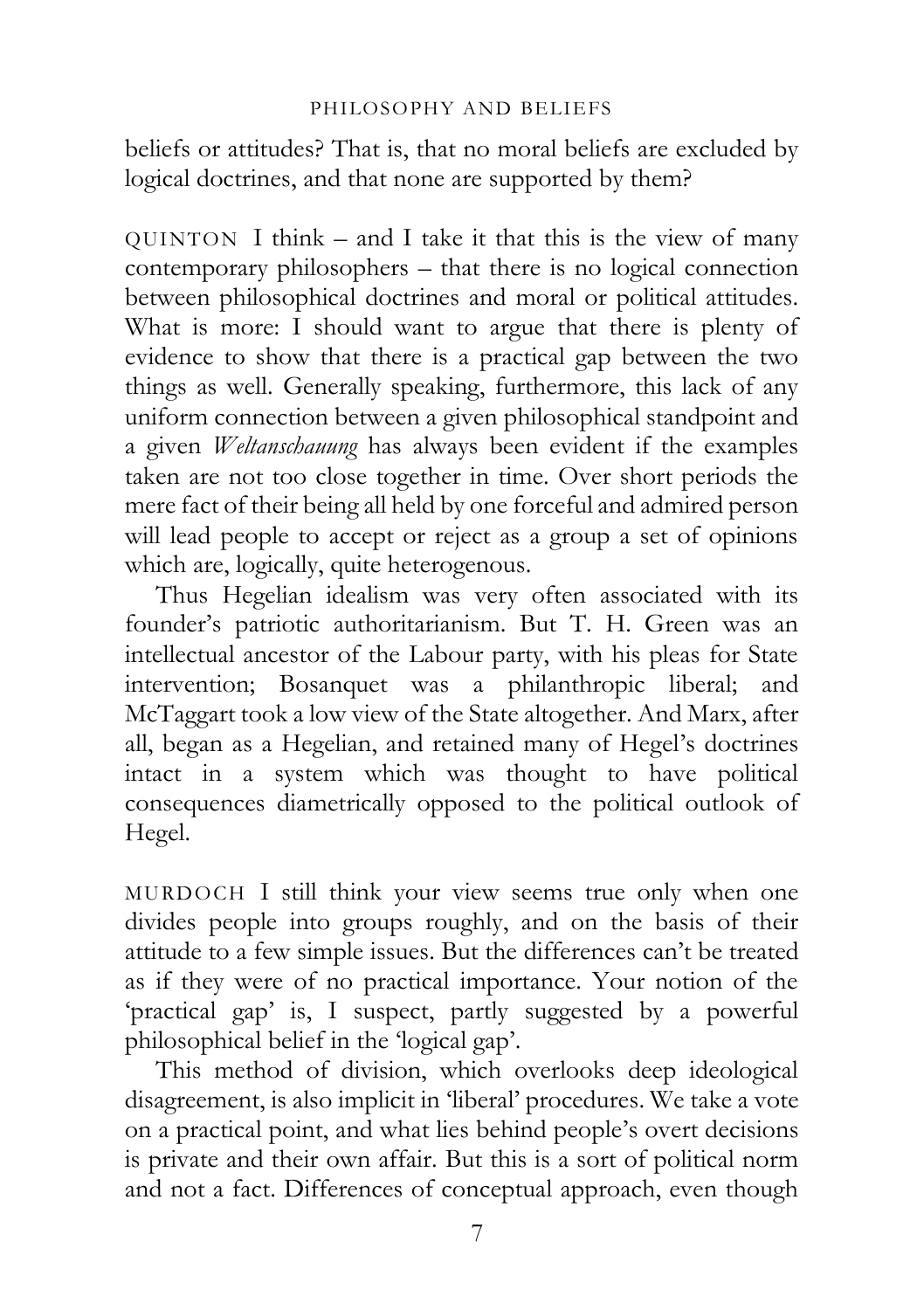combined with perhaps temporary practical agreement, are ignored at our peril. In the Labour Party, for instance, it makes just the greatest difference in practice whether someone is a socialist of a T. H. Green type or of a Benthamite type.

QUINTON I will readily admit that certain philosophical views are more psychologically consistent with some moral and political attitudes than with others. But this is a contingent matter; and the psychological connection is usually less enduring than the philosophical view in question. This is a non-logical – but not by any means illogical – association which might be explained, as I suggested before, by the powerful but impermanent influence of great men. So I do not think that this connection, being a contingent, temporary and psychological one, affects my point.

BERLIN But it is not just a question of psychological compatibility. If you think (like the French materialists) that men are nothing but material objects in space, determined wholly by fixed natural laws, your notions of value – of, say, what is good or bad – which you may trace entirely to, and even define in terms of, physical appetites of an unavoidable kind, will be very different (and properly so) from [the notions of] those who identify such values with the commandments of a revealed deity, or of one's own immaterial soul – commandments which may be disobeyed – or alternatively which you regard as unalterable in principle by education and environment. Ethical, political, aesthetic views seem to me capable of being logically connected with beliefs about the universe, or even with beliefs about logic itself (e.g. whether there can, or cannot, be a priori ethical proposition); even if they are not always so connected.

HAMPSHIRE I agree. For the holders of certain philosophical views, certain alignments, as Berlin says, are altogether excluded, since for anyone thinking as a philosopher in certain particular terms, certain attitudes would be inconceivable, in the sense that there would be no place for them in that particular system of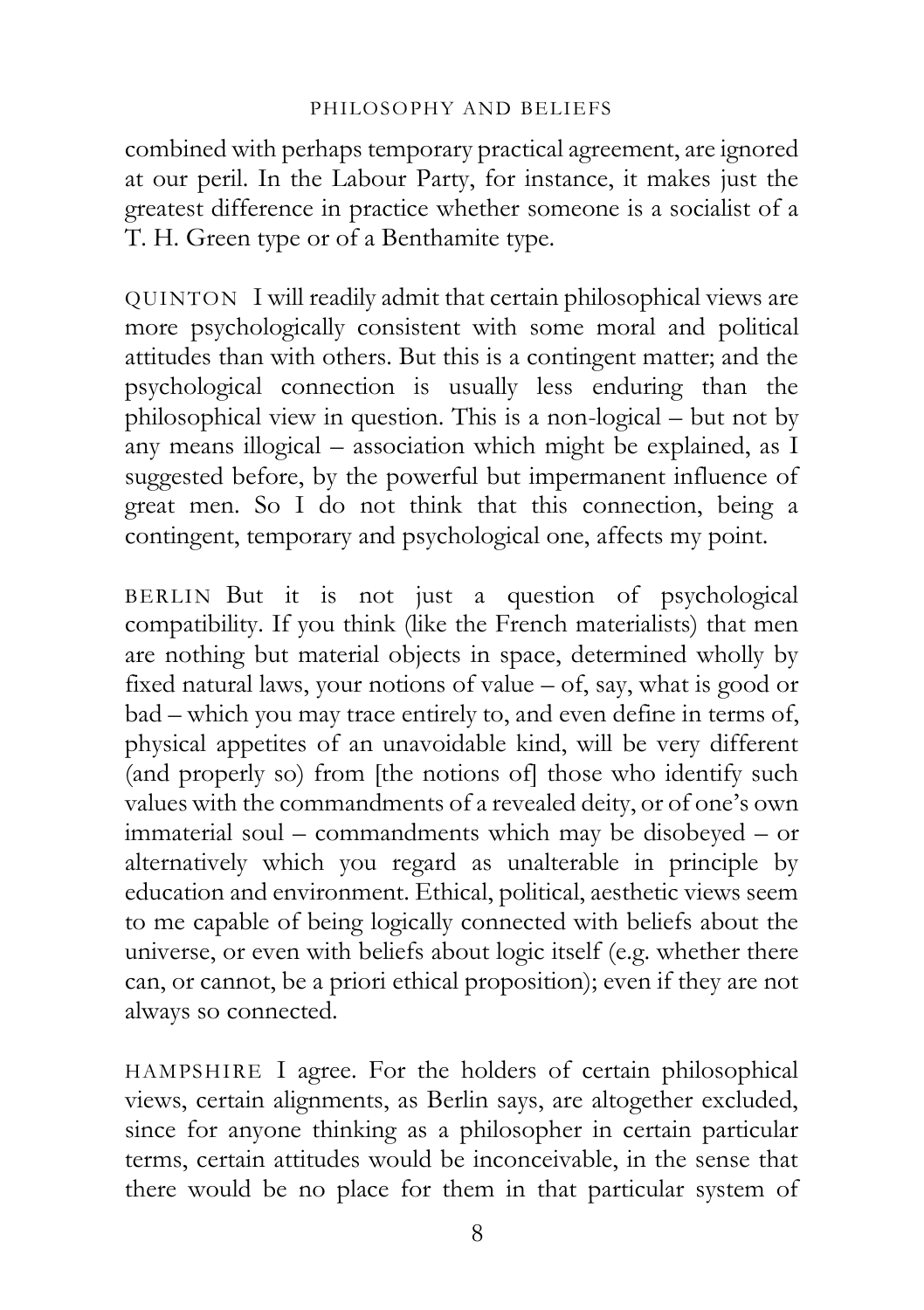thought. They could not even be formulated. It is not merely a matter of logic; nor of psychological idiosyncrasy.

But may I now go back to one point in Quinton's original thesis? As I understood it, he was saying that modern philosophers, whatever some of them may have thought or said, were not really overthrowing 'metaphysics' – in the sense of overthrowing the traditional problems of philosophy. They were really limiting the scope and claims of philosophy, and particularly overthrowing the claim that there is, or can be, a connection between logic and *Weltanschauung*.

QUINTON I should prefer to put it like this. The so-called philosophical revolution was a real revolution; but it was primarily a *technical* one. There was not a change in the subject-matter of philosophy, but rather in the manner of formulating and discussing it. This change brought with it a clearer realisation of the relation – or more properly the lack of relation – between philosophy and *Weltanschauung*. A clearer realisation, but still not clear enough; since the metaphysics that the more polemically-minded philosophers thought they had eliminated was not very noticeably there to be got rid of. So they were not so much extruding *Weltanschauung* as they thought; but rather trying clearly to demarcate philosophy so as to exclude it.

But since they failed to distinguish *Weltanschauung* from metaphysics, they thought they had done a great deal more than this. Nevertheless, they continued in fact to concern themselves with the traditional problems of philosophy.

HAMPSHIRE So analytic philosophers were really still dealing with metaphysical problems?

QUINTON Yes; though these were framed in slightly different terms.

BERLIN I think the analytic philosophers' claim – if they make it – to have divorced philosophy and *Weltanschauung* is a false one.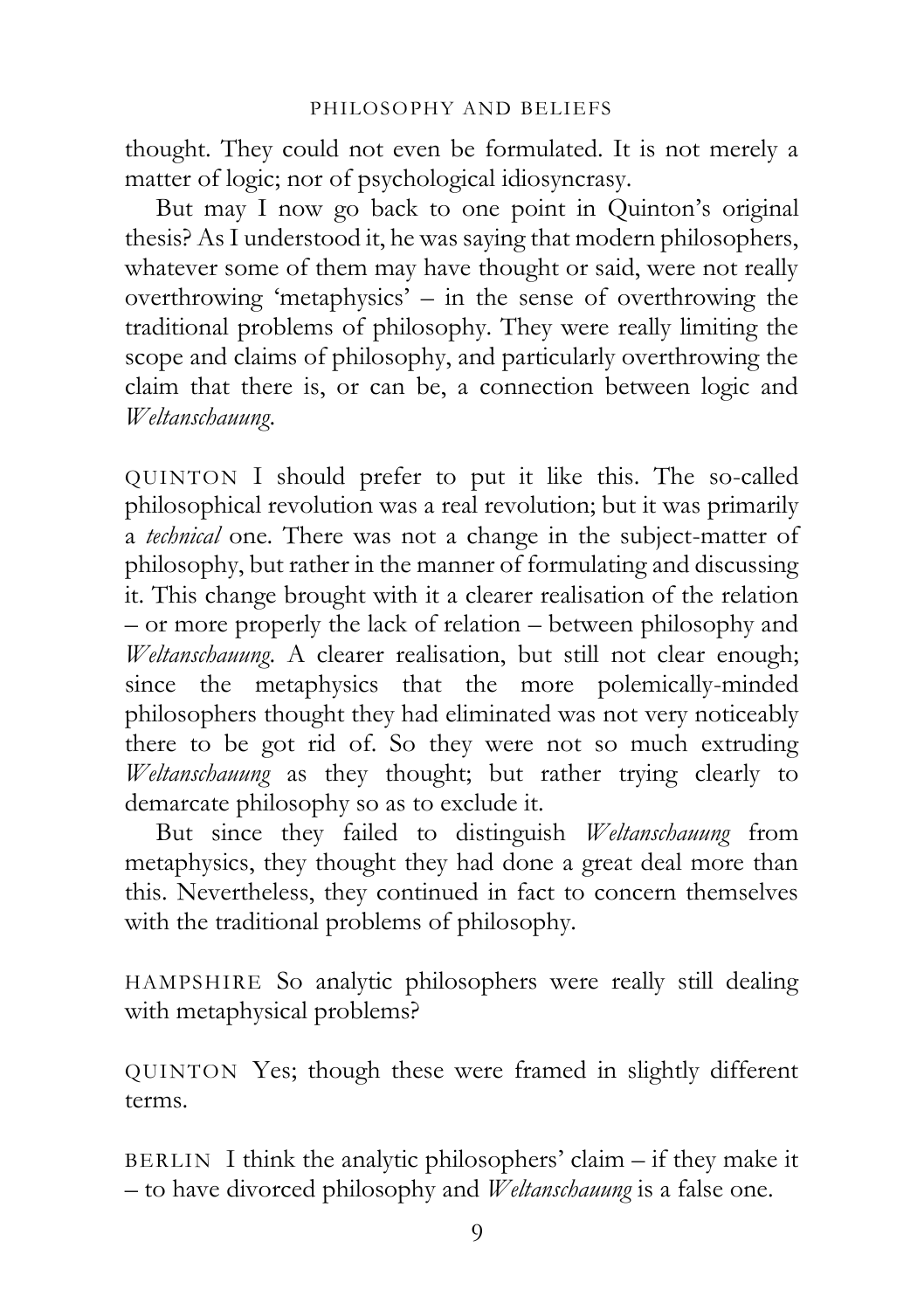QUINTON There was no divorce because there had never been a marriage; at most, a series of impermanent liaisons.

BERLIN I really see no reason for believing this. Psychologically almost any view may be held together with any other view, I suppose; but that does not mean that this is justifiable; and one of the tasks of philosophers is, precisely to examine compatibilities of a given logical or metaphysical or scientific doctrine with ethical or political ones.

HAMPSHIRE If, as Quinton seems to be saying, the analytic philosophers were concerned with removing the basis of other people's *Weltanschauungen*, how is it that they left thinkers like Nietzsche alone?

MURDOCH These people are not interfered with because they don't use what we would call philosophical arguments. Rightly or wrongly, they are not regarded as 'doing philosophy'. Whereas a thinker like Hegel, whose world outlook is supported by philosophical arguments, or rather is presented in terms of recognisable philosophical concepts, would be an object of attack.

HAMPSHIRE You mean that sages like Nietzsche did not attempt to give any logical demonstration of their views.

BERLIN Yes; to the rigorous analytic philosopher they would be merely an intellectually harmless form of literature. And I believe that here the rigorous analytic philosopher would be mistaken. Napoleon (who invented, I believe, the opprobrious sense of the word 'idéologue') showed more insight, when he decided that what the positivists of his own time thought was positively dangerous to the security of his regime – whereas the Catholic doctrines of Bonald, who looked on him as a vile usurper, he thought were, if anything, favourable to his rule.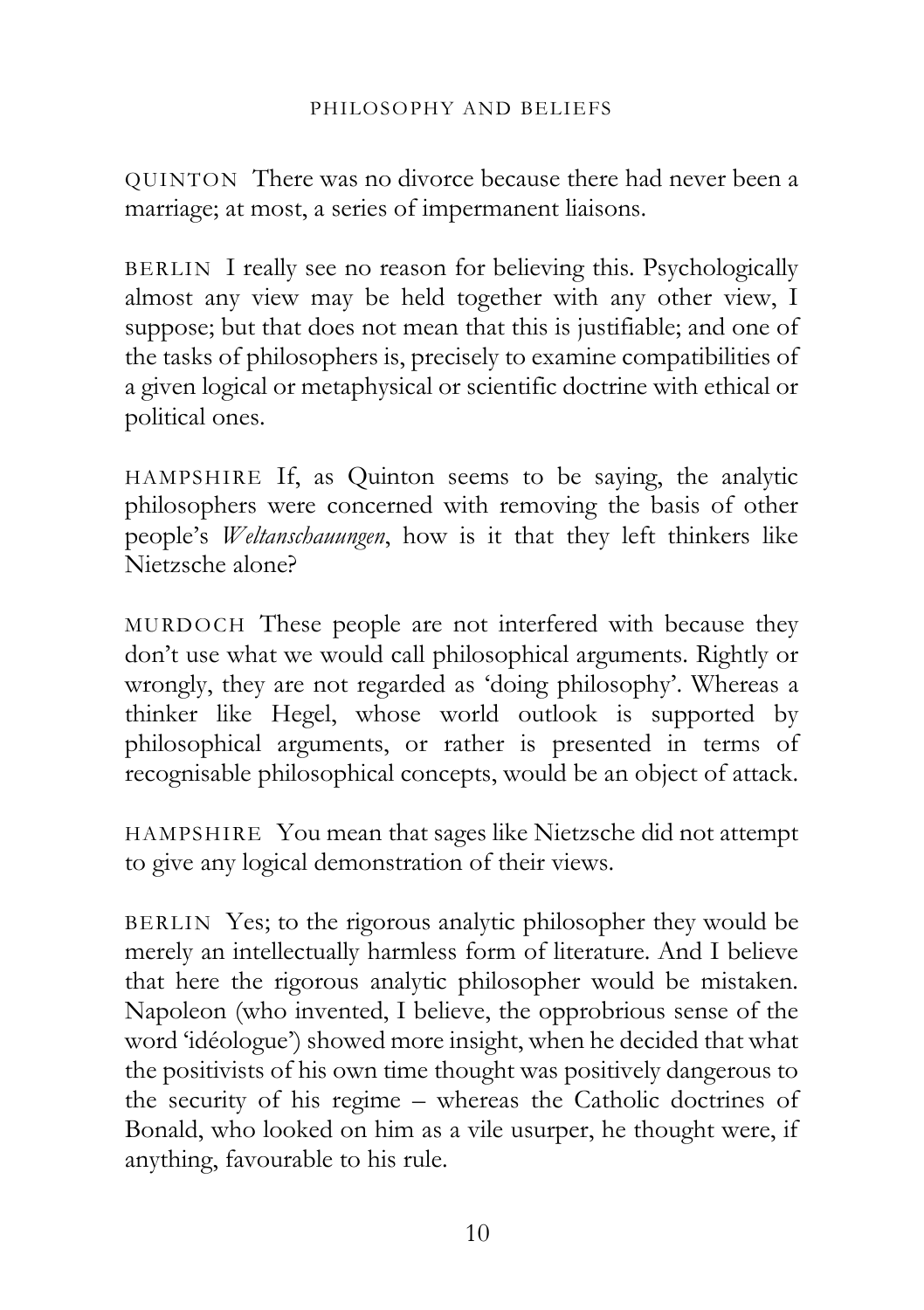MURDOCH But I don't think that Quinton was saying that the analytic philosophers dismissed *Weltanschauungen* as not worth bothering about.

HAMPSHIRE No; his point was rather that they objected to the logical manoeuvres designed to support *Weltanschauungen*.

BERLIN But I am still not clear, after all this talk of *Weltanschauung*, just what we have in mind: what counts as one. Let me take some doctrine at random. Phenomenalism, for instance; I mean the view that the world ultimately consists of systems of experiences, that there are no non-empirical lumps of stuff behind the scenes. Well: is phenomenalism a *Weltanschauung*?

HAMPSHIRE Lenin thought it was. Or rather, he thought that a phenomenalist would have grounds, in his phenomenalism, for rejecting certain interpretations of history, and for accepting others. And therefore he attacked phenomenalism.

BERLIN But he attacked it because he thought it was simply untrue, not because it was a rival *Weltanschauung*; and as fallacies in one province might lead to denial of what he thought true and important in others, it must be refuted.

HAMPSHIRE Surely Lenin saw it, and attacked it, as a rival *Weltanschauung*. The point of his assault on Mach was that acceptance of Mach's kind of phenomenalism would have made it impossible for people to talk in a Marxist way.

QUINTON But isn't Lenin's attack on phenomenalism just the clearest case of his astonishing crudity as a philosopher? His train of thought seems to have been this: phenomenalists like Berkeley deny the independent reality of the material world; this is to divert the attention of the working-class from their real, material interests to pie in the sky; therefore Berkeley and those who agree with him are enemies of the working class.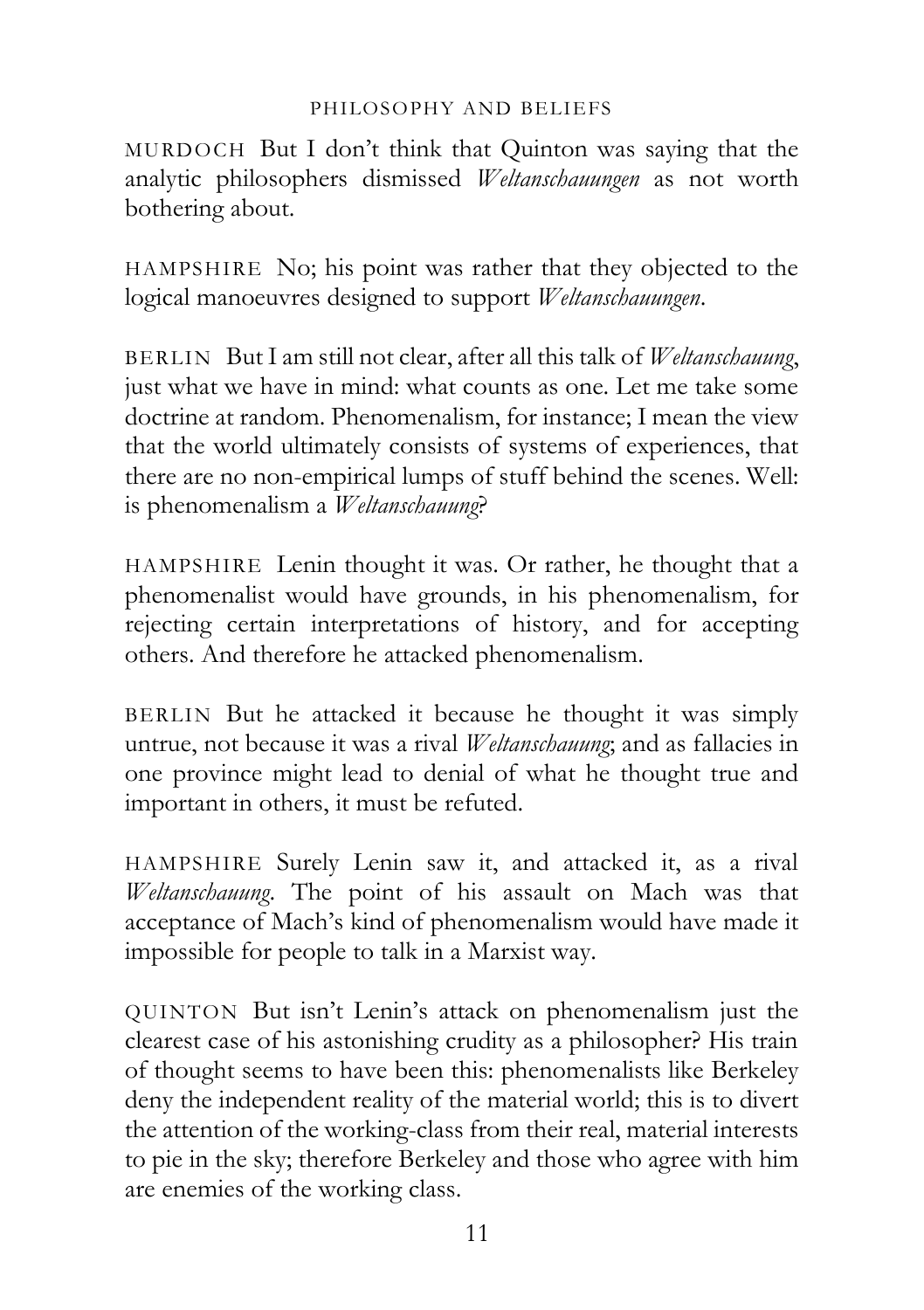BERLIN I don't believe – indeed it is obviously not true – that phenomenalists always have been so very other-worldly; but I think that for Lenin it was a matter of nipping in the bud what he detected to be latent 'religious' tendencies among Marxists; he thought that the materialist propositions which he derived from Feuerbach, Marx and Plekhanov were not compatible with the (crypto-Kantian) tendencies of some Bolsheviks to divorce questions of ultimate ends from those of historical materialism. I should have thought that he was quite right. His 'refutation' is a poor intellectual performance; but his own motive for compiling it seems sound enough.

HAMPSHIRE Surely the episode we have been discussing is itself enough to throw doubt on Quinton's original thesis.

MURDOCH May we go back a bit? I think that what lies behind Quinton's view is a current assumption, which I should call a 'liberal-scientific' assumption, to this effect: that there is the world of clearly established facts on the one hand, about which we are all in agreement, and there is the world of private personal attitudes on the other, about which we attempt to be tolerant. (Agnosticism here is a form of tolerance.) The early analytic philosophers were, as we know, particularly fanatical in insisting that we should take as real only the world recognised by natural science. The more austere forms of the Verification Principle condemned much of what we thought. We think that our philosophy has never entirely got over this prejudice, which is reflected in the recent and current uses of the word 'attitude'. Contemporary ethics, for instance, no longer connects moral judgments with emotions, but it connects them exclusively with consistent practical choice. Moral differences then are seen as differences in attitude in the sense of differences of overt choice, and not as differences of moral concept. But, as I suggested before, this determination to see differences as differences in voting is itself part of our liberal *Weltanschauung*.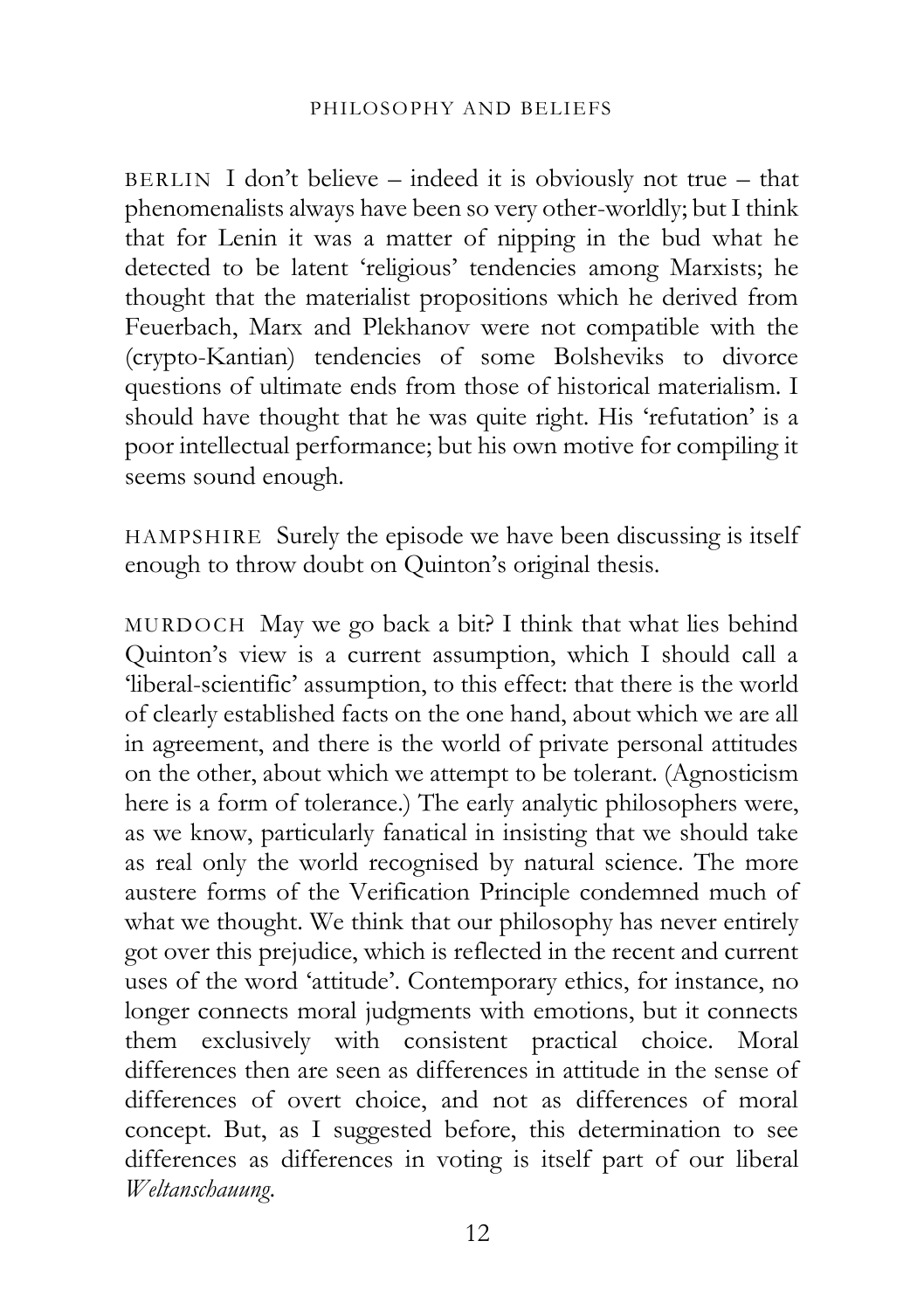BERLIN I still am not really sure what a '*Weltanschauung*' is supposed to be. I should have thought that the term usually meant general attitudes to life: such as optimism or pessimism; sensing purpose in all things, or the lack of it; monism or pluralism; what William James distinguished as 'tough-' or 'tender-'minded attitudes; and the like.

HAMPSHIRE But apparently what the logical analysts want to say is either (1) that moral, political and aesthetic opinions are not subjects for rational argument, or (2) that arguments which would be recognised as philosophical, in the new and narrower sense, do not, or should not, occur when we are defending them.

I do not know whether most Oxford philosophers do now hold either or both these views. If they do, they seem to me to be wrong.

QUINTON These two views are very different. The technical revolution in philosophy is only relevant to the question in that it emphasises the independence of the 'opinions' mentioned from philosophy.

But my original argument was that whatever the relation may be between technical philosophy and *Weltanschauung* – and here, against Hampshire and Berlin, I would maintain that the analytic philosopher's insistence that there is no logical connection between the two is correct and helpful – a change of view about this relation does not constitute a revolution in philosophy of the kind which some philosophers, and critics of philosophy, believe to have taken place. The logical detachment of philosophy from *Weltanschauung* is not specific to analytic philosophers; it was made clearly enough by for instance Dilthey, who was by no means of that school; and it does not constitute a rupture with the great tradition of the subject, because those who are generally recognised to be the chief ornaments of this tradition do not depend for their places in it on any *Weltanschauungen* they may have expressed. Professor Ayer is not, in this very wide sense, a new kind of philosopher, he is essentially interested in the same sort of things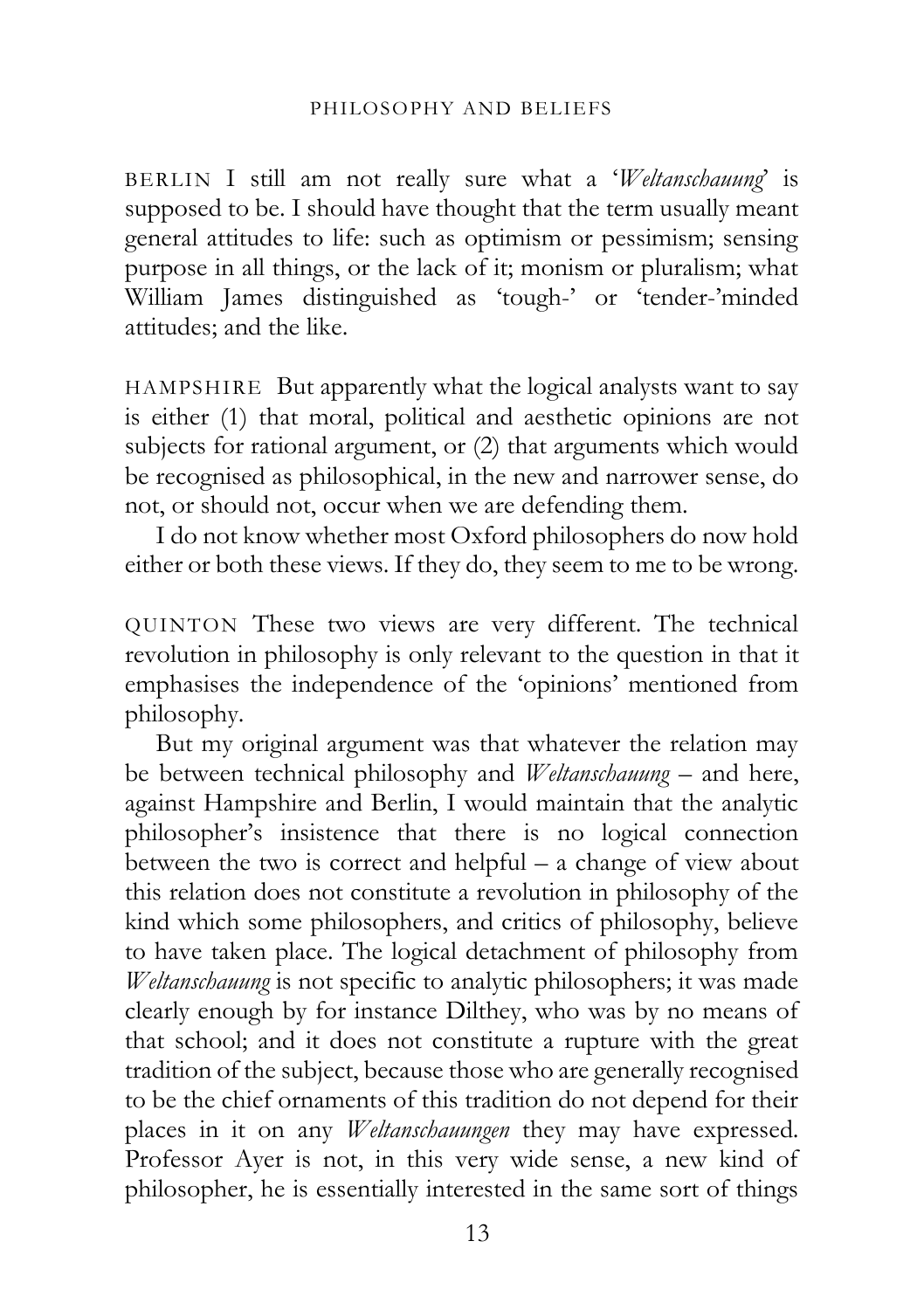as Descartes. And if Descartes is a metaphysician, so is Ayer. Equally those who criticise Ayer's conception of philosophy will not find what they are looking for in Descartes.

HAMPSHIRE I disagree with you both about Descartes and about earlier logical positivism – the philosophers of the Vienna Circle, whom Ayer followed very closely in *Language, Truth, and Logic*.

Descartes was concerned to reconcile the new mathematical physics with Catholic theology. His philosophy entailed a particular doctrine of the human soul, its relation to the body and its possible immortality; and of the relation of faith and reason. He was a distinctively Catholic philosopher.

The philosophers of the Vienna Circle were campaigning anticlericals and rationalists, explicitly excluding whole systems of belief as empty, void of content, as scarcely statements at all, susceptible either of belief or disbelief. All rational discourse, in their philosophy, must approximate to scientific discourse – unless it is mere expression of feeling.

Wittgenstein, I admit, is an entirely different case; in his later teaching he explicitly repudiated the philosophy of the Vienna Circle. He made a wider and more emphatic separation between philosophy, in his narrow sense of the word, and *Weltanschauung* than any philosopher had ever made before. And I admit that he has had more influence in Oxford, and in English philosophy generally, than the Vienna Circle. But this separation is itself a logical doctrine, and one which entails important consequences outside philosophy. The way in which one discusses, and states, religious, moral and aesthetic opinions will change, if one agrees that philosophy is irrelevant to them. And the status of one's religious, moral and aesthetic opinions will change, in the sense that one will believe that there are compartments, walls dividing different kinds of enquiry, which one did not believe to be there before.

But I should have thought that the usual complaint about Oxford philosophy was that it is trivial in its subject-matter – all about grammar and words.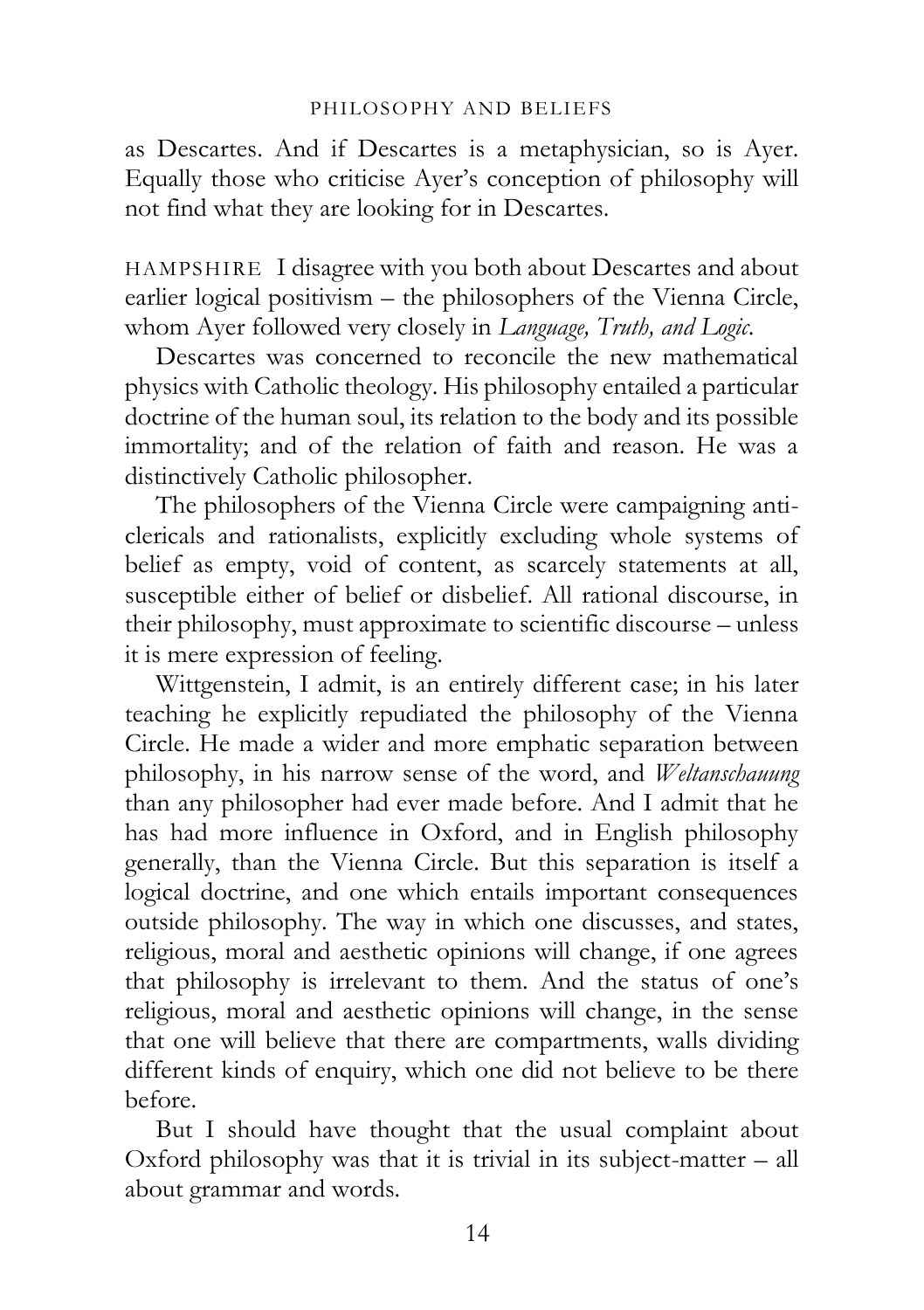MURDOCH Aren't we dealing here with two quite different lines of attack on contemporary philosophy? The analytic philosophers of the 1930s were supposed to be undermining religion and morals, because they seemed to suggest that there were no rational arguments which could be used to support religious or moral conclusions. Their activities, and those of the logical positivists proper, were not trivial. It was rather that their views had the important consequence of making morals and politics seem trivial, in the sense of non-rational. Linguistic philosophy, which descends from G. E. Moore's philosophy of common sense, and which goes in for a minute study of ordinary language, gives an appearance of being in itself a trivial activity, in that it involves detailed discussion of small points of actual usage.

QUINTON And the point on which the philosopher of ordinary language should seize here, in order to defend his procedure, is that this triviality is only apparent. Outsiders, after all, are not in the best position to judge the significance of specialists' researches. The points at issue between Locke and Berkeley might look pretty trivial; but their disagreement about material substance is connected with a quite untrivial-looking difference about the nature of scientific knowledge: does it give us a true understanding of the nature of things? or does it merely provide us with a set of convenient, since practically useful, schemes for the prediction of experience? And this is important because quite different views of the nature of admissible scientific hypotheses flow from it.

In one form, at any rate, these charges of triviality may be no more than ignorant philistinism; and as such are by no means peculiar to the domain of philosophy: though they seem to be specially frequent there. Historians, too, are exposed to the same kind of futile carping from those who seem to conceive the historian's function to be that of providing patriot-fodder, of lifting up our hearts by celebrating the glories of our national past. The same sort of criticism is recurrently made against theoretical economics.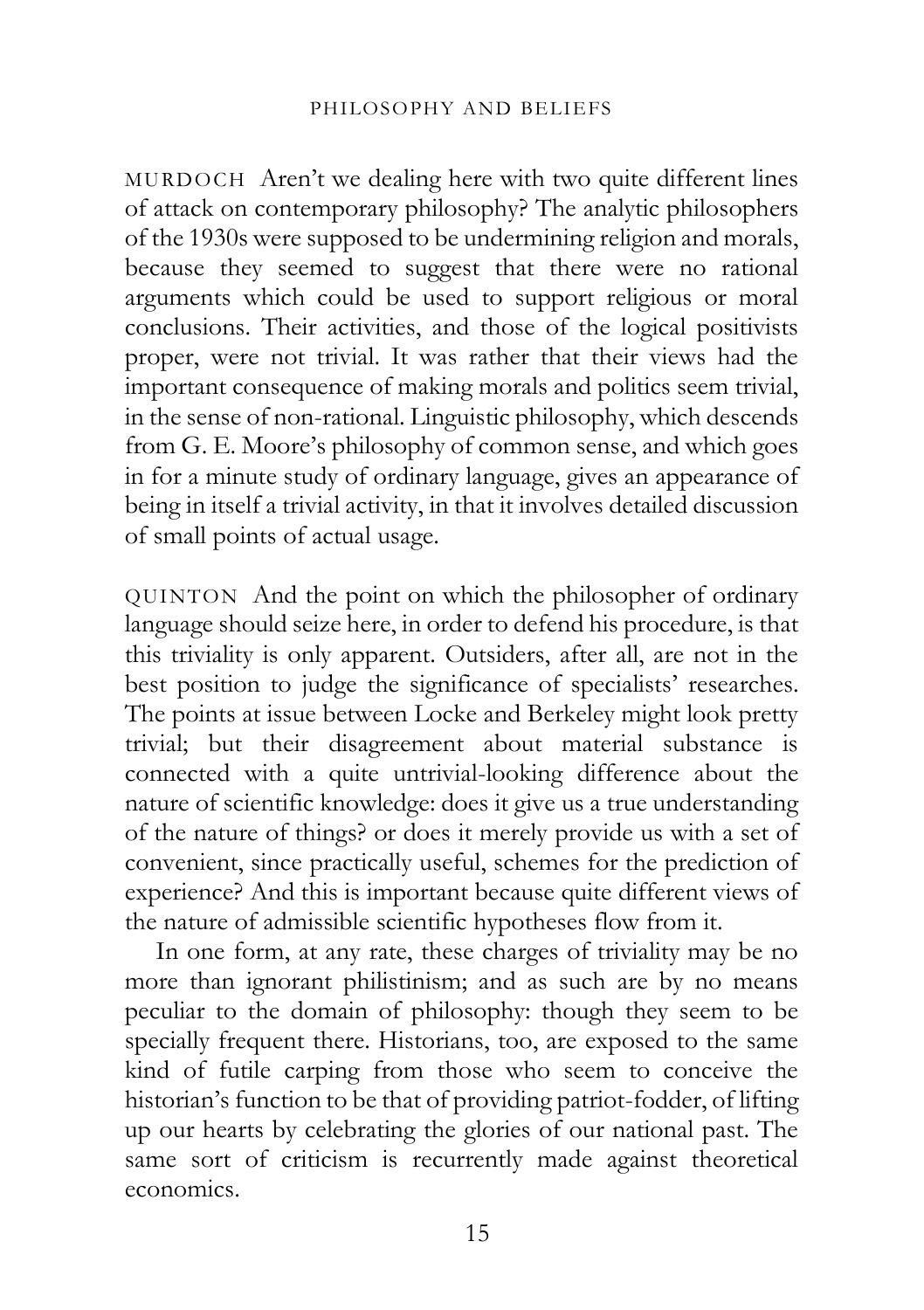Behind these naive complaints there is sometimes a serious point. And indeed current Oxford philosophy of the 'ordinary language' variety, could be seen as making just such a serious point against the classical logical positivists, the Carnapians with their simple faith in the absolute fidelity of *Principia Mathematica* to the implicitly recognised rules of valid thinking. But such points are best made by professionals; as put forward by uninformed persons they merely exasperate.

MURDOCH I think there is, or can be, point in the attack on the philosophy of ordinary language. We know how colossally important and valuable this method has been; but it does run a risk. The risk is that it may deter us from philosophical exploration in cases where this exploration is proper.

Moral and political philosophy, for instance, have not, I think, so far, been well served by the 'linguistic' method. The result has too often been that we are offered, as fundamental concepts definitive of moral or political thinking in general, such watereddown conceptions as have become fixed in the everyday language of our society.

This is the kind of criticism that personally I would want to make. But I suppose the more general criticism is that the philosophy of ordinary language deals in problems that seem more 'verbal' than 'real'; that there is a deliberate evasion or problems with serious human consequences.

HAMPSHIRE Certainly the linguistic sorting-out can be tedious; but something important may be discovered in the process; and this sorting-out of the provinces of the use of words is a very important aspect of modern philosophy.

QUINTON And after all, any serious intellectual discipline runs the risk of falling into a kind of pedantic frivolity. This is not at all peculiar to analytic philosophy. Consider Renaissance objections to Scholasticism; or the abuse of Aristotle and Aristotelian logic that is strewn through the pages of Hobbes, Descartes and Locke.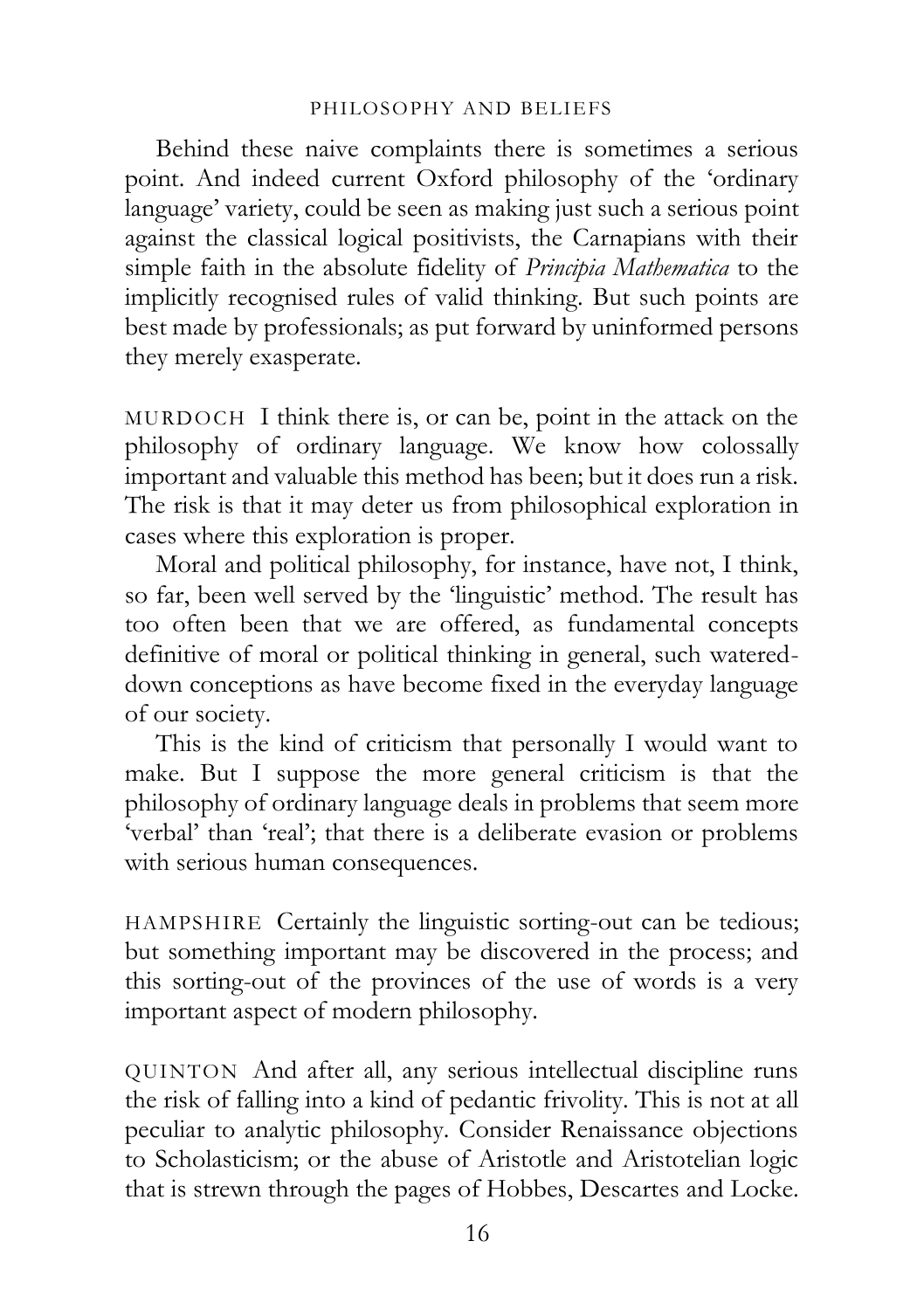For this tendency to decadence there are a number of explanations, none of which is uniquely applicable to analytic philosophy. In the first place there is the commonly devastating effect of a man of genius; followers tend to follow the words rather than the example of a great thinker. Secondly, fiddling about is an occupational proclivity of academic persons – the outcome of diffidence, habituation, a narrow and perhaps rather smug environment, the sort of pompous self-sufficiency I am afraid I may have given expression to a little while ago. This, after all, is the inevitable concomitant of professionalism; if you provide the conditions in which learning and exactness can flourish, you also inevitably provide the conditions for scholasticism and aridity.

BERLIN I have no objection to pedantry or even 'aridity' as such. All true forms of scrupulous professional activity seem to involve this to some degree – it is almost a criterion of such professionalism. And philosophy is no more for amateurs than any other serious intellectual discipline. But I do think that modern positivists have done themselves unnecessary harm, in the eyes of the uninstructed, by advertising their methods as 'linguistic'. No doubt this was a tempting and perhaps necessary weapon in the early days, when the current philosophical jargon – and the vast inflation of language by Hegelians and their allies – needed a sharp and immediate antidote. But the impression has undoubtedly been given to the general public – or to those of them who wish to know what philosophers are saying – that whereas in the past philosophers dealt with important questions – moral, metaphysical, political – they have now peacefully abdicated from all this, and have retired from the dangerous open sea of public debate to the remote inland lake (some say an artificial pool for paper boats) of harmless verbal analysis; and are about as deeply concerned with the 'great problems' that trouble people, as philologists or grammarians.

This withdrawal never, in fact, occurred: or, if it did, only through very temporary misunderstandings of their task by natural pedants among philosophers, who really did become obsessed by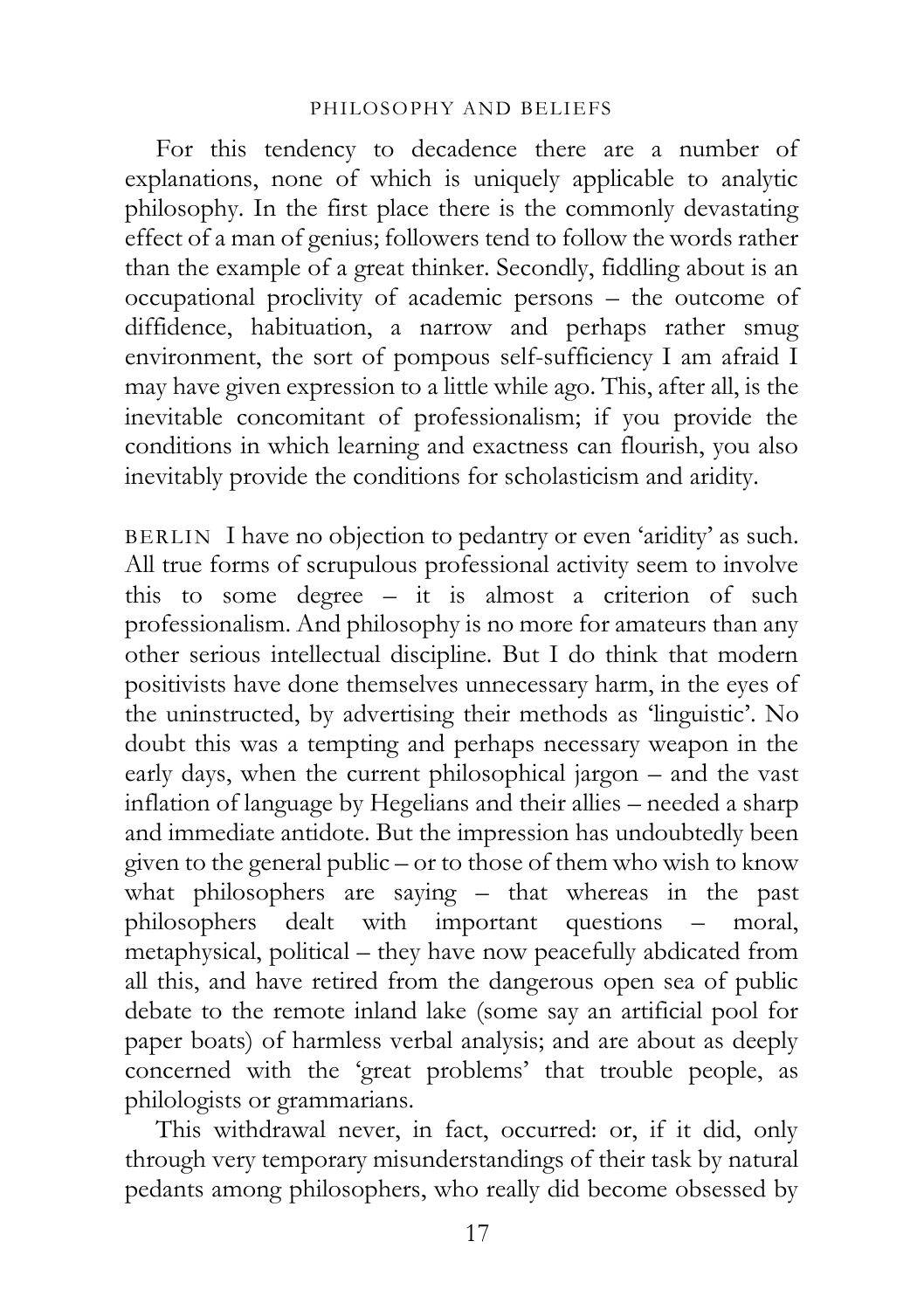an interest in words (like a lexicographer's) purely for their own sakes. It seems to me that what the radical revolution in philosophy during the last half-century did make clear – and there has been a great (and I should say, beneficent) revolution – is the proper subject-matter of philosophy. Thus one can now say much more confidently that what philosophy does not deal with are questions which are either empirical or formal. Empirical questions are dealt with by the special sciences, and, at its own level, by common sense; formal questions, by logical or mathematical techniques and the like. I think that we really are clearer today about the nature of philosophy.

One of the distinguishing marks of empirical questions – and formal ones also – is that they contain the indications of the kind of method by which they are to be answered, within themselves. An empirical, or a formal, question may be difficult to solve; but its very formulation makes clear what kind of method is called for – nobody looks for solutions to equations or chess problems in green fields, nor for questions about the composition of soils in books on mathematical logic.

The mark of specifically philosophical questions is that the way to solve them is not obvious at all The questions look genuine enough – questions like 'Are there real material objects or just subjective impressions?' or 'Had the world a beginning in time?' or 'Is there an immortal soul?' But one does not quite know how to set about looking for answers. Sometimes the questions do turn out to be in part factual or formal: when this becomes clear, the formal and empirical issues are gradually 'sloughed off', as it were, into special sciences (e.g. psychology or biology, astronomy or mathematics, as the case may be) and leave philosophy proper. This successive shedding is the history both of philosophy and of the genesis of the sciences. But what is left is philosophical: is neither a pure matter of '*Weltanschauung*' nor of its opposite.

Sometimes the problems are mere linguistic muddles – due to abuse of language; as logical positivists thought, and perhaps still think, all philosophical 'problems' are; at other times they are genuine, and soluble, questions. The ground under the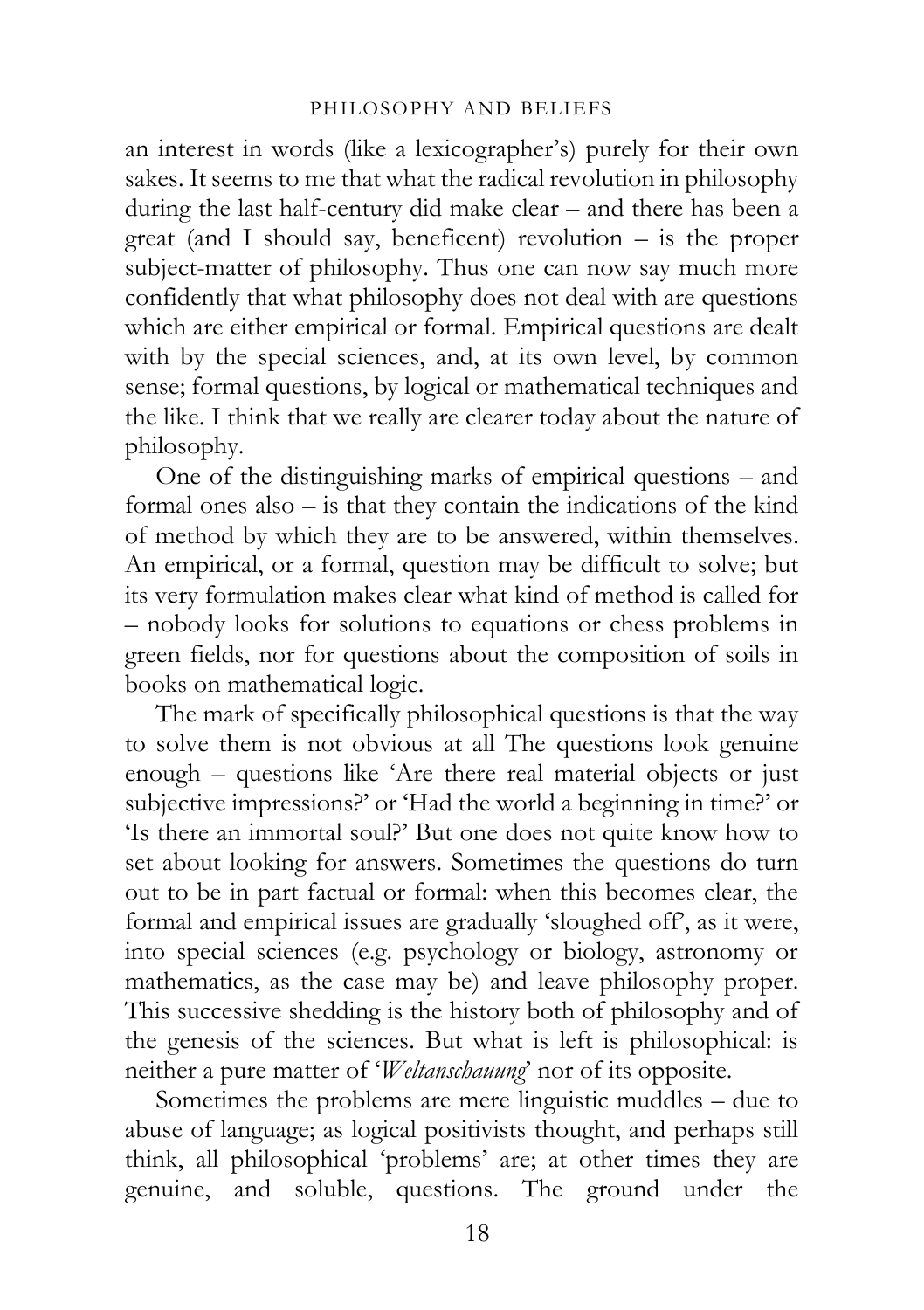philosopher's feet need not necessarily always be a quicksand. But of course what philosophers are talking about is not words qua words, but about concepts and categories: the most general and pervasive among them which particular uses of words constitute (for thought is largely a matter of using words). Words are not distinguishable from the concepts they express or involve: but it does not follow that all there is before us is 'mere words' – trivial questions of local usage.

Two fallacies have been uncovered in our day. First, it is now clear that philosophy is not (because all knowledge is empirical), therefore, as Hobbes and Hume and Mach supposed, and possibly Russell once thought, a kind of science. But neither is it a formal – a quasi-logical – activity. It consists in trying to clarify and to answer, questions too general and pervasive to be treated by the textbooks of the sciences; and too much taken for granted to be examinable by common sense.

These problems alter as words and concepts alter. But their treatment cannot possibly be formalised and mechanised – i.e. turned into easily teachable 'techniques'. They must be dealt with as they come. Vast progress has been made in our day in throwing light on some of the most persistent and central of these great issues; especially by, for example, Russell; who nevertheless, despite his genius, seems to me mistaken about the nature of philosophy – his own most fruitful activity – since he thinks it helps or supplements or continues the work of the sciences. It does not do this: the most characteristic questions that philosophers try to unravel are not solved by discoveries of facts, as scientific problems are; they are not solved either by inductive or by deductive methods. No factual discovery, and no deductive exercise, will help me to understand why I cannot 'return' to the seventeenth century, or how I can be sure that I am not the only conscious being in the universe. But philosophical thought can, by examining and analysing ways in which we use symbols, i.e. the ways in which we think and communicate, answer just such questions; and so alter both someone's specific beliefs and his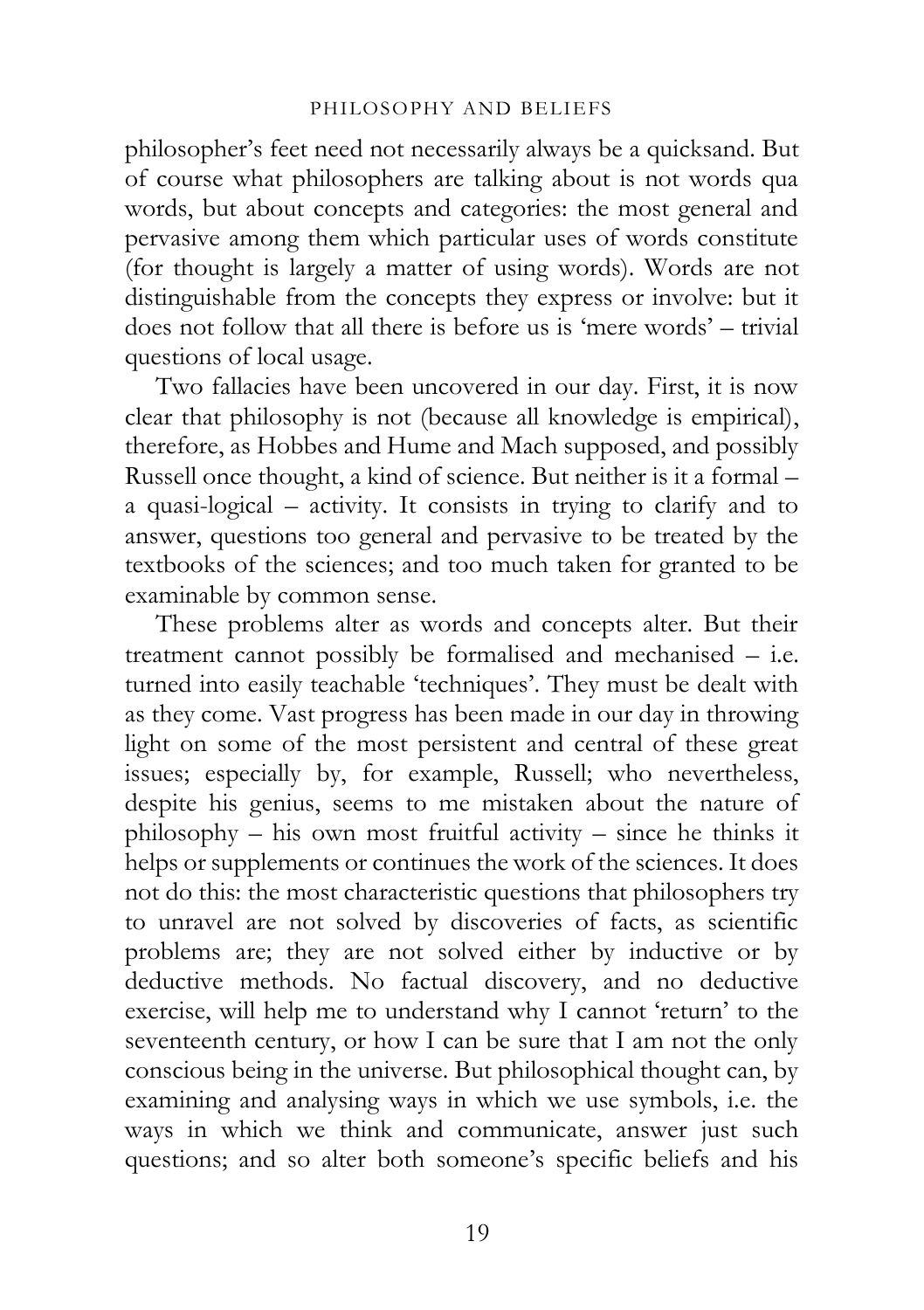*Weltanschauung*, too. Which is exactly what Kant did for the nineteenth century.

HAMPSHIRE I am sure that Berlin is right in saying that the term 'linguistic', as a label for modern philosophy, has been unfortunate.

QUINTON It may have been unfortunate, but I would defend firmly the main difference between the empiricism of the present day and the classical British empiricism of Locke and Hume. Where they, and the Mills, discussed thinking in psychological terms, as a manipulation of ideas, the modern empiricist treats it as the manipulation of words. Thought as expressed, and not thought as 'felt', is what they conceive their subject-matter to be.

HAMPSHIRE But surely Berlin is right. It is not just words that the analytic philosopher is properly concerned with, the more or less contingent facts of language, but with concepts. And not just with any concept, but with those most general concepts or notions on which all thought and language depends. As philosophers, we are interested in the most general features of the whole apparatus of concepts, in the different categories of thought and knowledge. If we exhaustively analyse some particular concept, it is generally as an example of a type of concept, with a view to showing the place of this type in the system of our thought, its peculiar function, and its difference from other types. We want to arrive at a general view through the particular case.

There is, of course, always the possibility of mistaking the means for the end. Minute verbal analysis is only the means; although one may, for pedagogical purposes, fall into the habit of discussing this or that particular expression, and forget why one is interested in it, and what philosophical question one is trying to answer. Linguistic analysis seems to me philosophically boring when it becomes a routine, applied to any expression which is suggested, disinterestedly; there must be a philosophical question first, which will be by definition a question of great generality; and then we may pin it down, and render it more tractable and less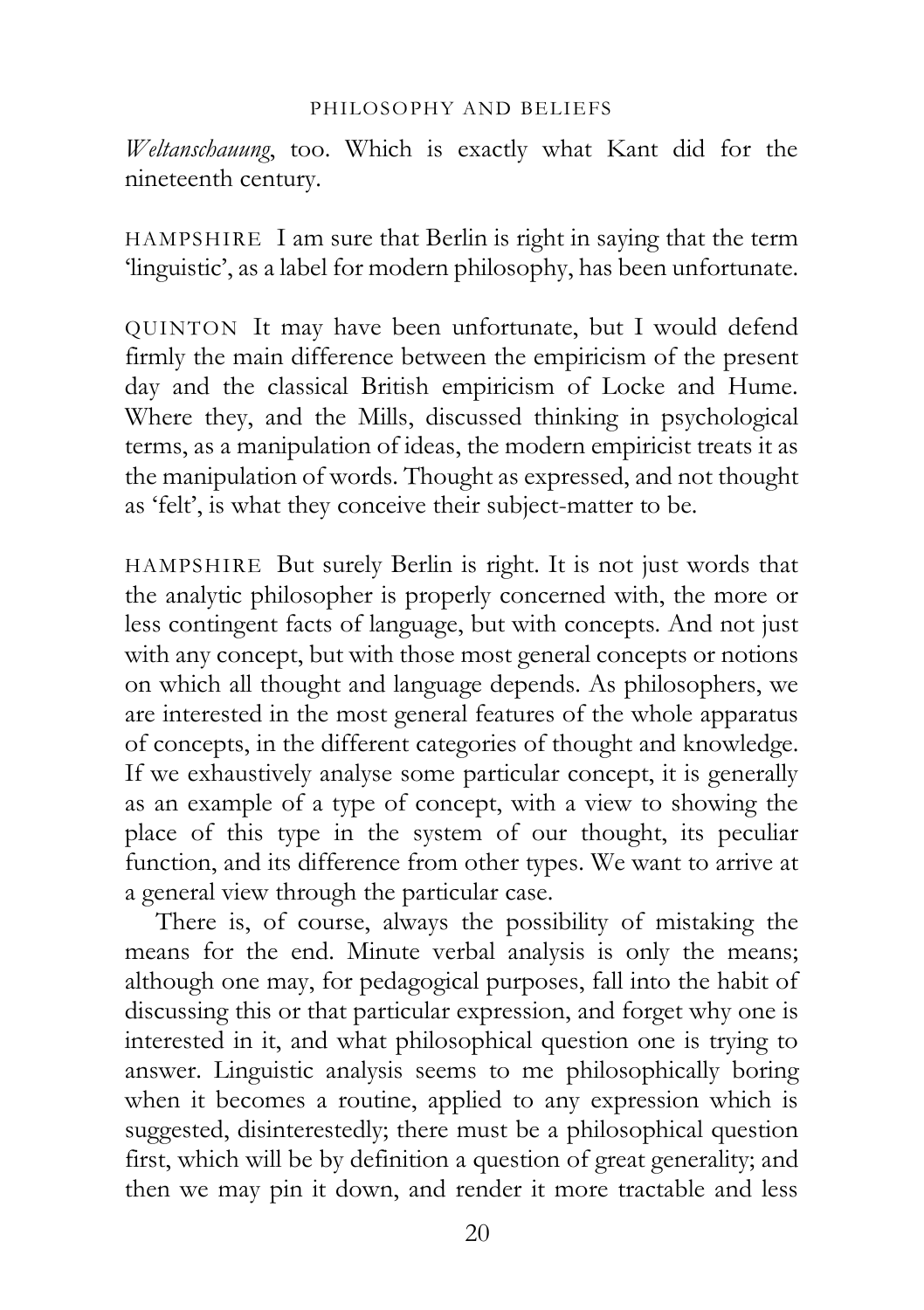vague, by examining a particular case of linguistic usage very carefully, as a specimen. And surely Wittgenstein and Moore have shown in their practice that we do become clearer about the traditional issues of philosophy in this way. But this method cannot be made a routine. It demands some insight, the selection of the right example and counterexample, the instinct for what is relevant.

But it might still be right to use the word 'linguistic' in explaining what has happened in the last fifty years. Although many of the questions which we try to answer are very much the same as the questions asked by Aristotle, Leibniz or Kant, we have a means of making these questions much clearer than they were before. To put it crudely, we are able to distinguish more firmly than earlier philosophers the difference between (1) talking about the use of words and concepts and (2) using words and concepts to talk about other things. The elaboration of this distinction in the last fifty years seems to me of immense importance, comparable with the development of mathematical logic, and with the new insight into the status of mathematics which the new logic has brought.

Now this distinction, in one of its forms, has wide importance outside philosophy itself – in ethics, political theory, in aesthetics and criticism. So I should certainly say that it must affect one's *Weltanschauung*: that is, the terms in which one states moral, political or other problems, and the way in which one approaches them, and distinguishes them from each other.

This is a revolution, when all its consequences are taken into account. Whether one says that we are still discussing the same questions in a different form, or that we have replaced the old questions by new ones, seems to me simply a matter of how we decide to use the word 'same' here.

And there are other elements in the revolution, which also have large consequences outside philosophy For instance, the approach to philosophy through the traditional question 'What can we know with certainty?' has now, I think, been abandoned and disposed of. We have seen through it and now have other problems.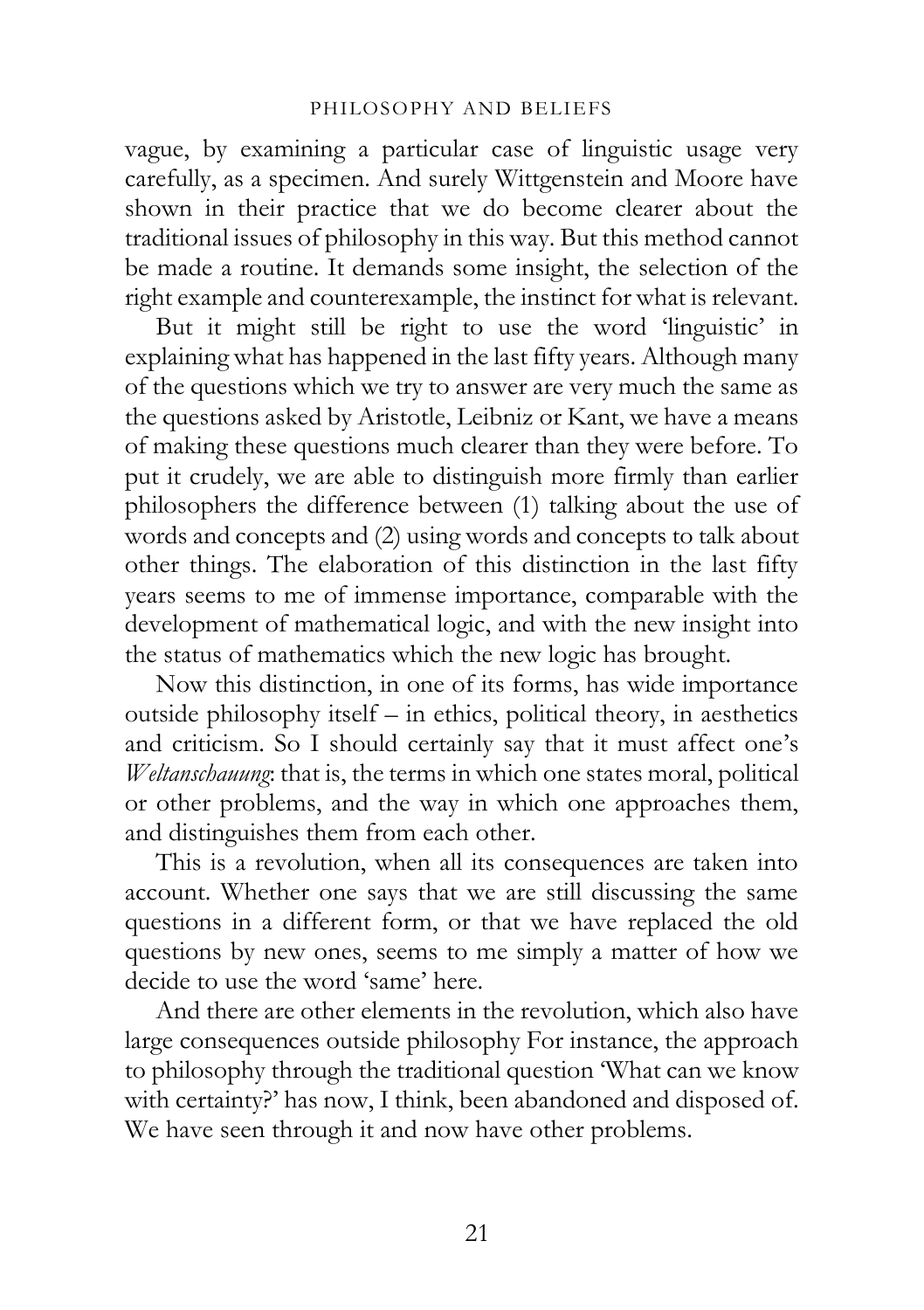QUINTON I should like to supplement that by a little history. We must clearly distinguish between two kinds of analytic philosophy, both of which owe a very great deal to Wittgenstein, and both of which are, in quite different ways, 'linguistic'.

In the first place there is the formalist view of Carnap, and the Vienna Circle. They saw their task as the purification and reconstruction of language on the model of the *Principia Mathematica* of Russell and Whitehead. This is the specially 'antimetaphysical' kind of analytic philosophy, and the proper bearer of the name 'logical positivism'.

In the second place there is current Oxford Philosophy – the philosophy of 'ordinary language' – which is literal rather than formal in its bias; which seeks to remove philosophical perplexity by the achievement of a fuller understanding of the language we actually use.

Many opponents of analytic philosophy don't realise that there is a vigorous conflict going on between these two wings of the analytic 'movement'. What they have in common is the belief that philosophy is essentially critical (but then they share this with Kant); a concern with words; and the influence of Wittgenstein. But that last factor is not simple. For two, rather different, Wittgensteins are involved: the 'formalist' of the *Tractatus Logico-Philosophicus*; and the 'literalist' of the *Philosophical Investigations*; the pre-1914 Wittgenstein who was under the influence of Russell, the great logical constructor, and the post-1929 Wittgenstein who was under the influence of Moore, to whom more than anyone, I think, the insistence on the ordinary meaning of words must be traced. Moore's main contribution was, so to speak, a posture; a method of approach to philosophical theses. It was left to the extraordinary intellectual fertility of Wittgenstein to put this method of approach effectively to work.

Moore and the later Wittgenstein constitute one main source of the philosophy of ordinary language as it is now practised at Oxford. But there was another, and to my mind less desirable, influence; one which may have something to do with those aspects of present-day philosophy which its opponents are most justified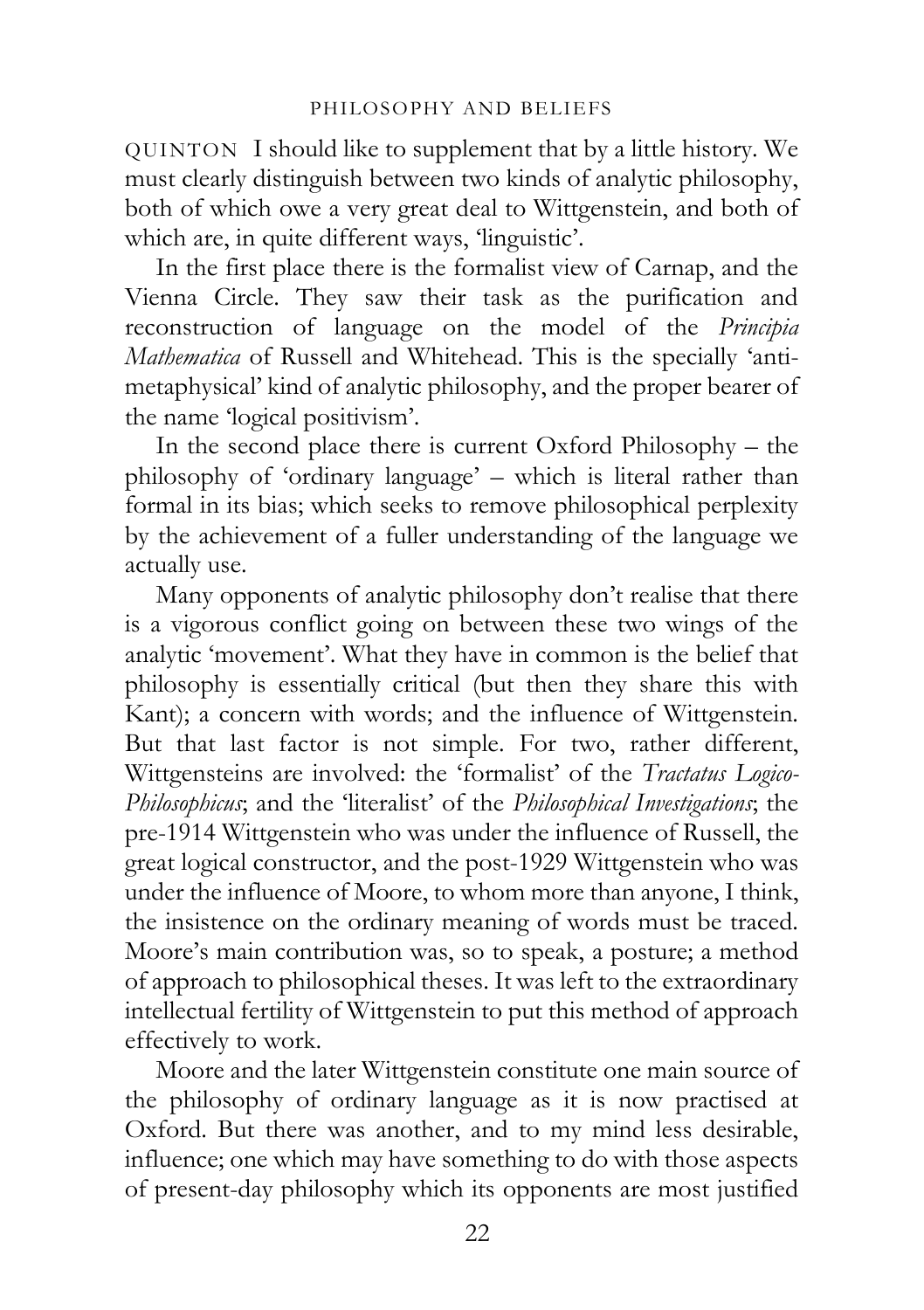in disliking. This influence is that of the Oxford 'Realists' of the Edwardian epoch; Cook Wilson, Prichard and Joseph; who were the objects of some of Collingwood's most brisk invective. And back behind these can be traced the continued obsession of Oxford philosophers with Aristotle's *Ethics*: a tradition which goes back to the fourteenth century and is not extinct today.

This Cook Wilsonian flavour may account for the vein of 'scholarly', construer's hair-splitting which does give some cogency to the critics' charge of triviality. But I would urge again that this is not a necessary, as it certainly is not a universal, character of analytic philosophers. It is rather to be attributed to certain peculiar local conditions; the most important of which is the fact that nearly all professional philosophers in Oxford are, and have been, classicists. The only first-order disciplines in which they have had any advanced education are the study of classical languages and history.

HAMPSHIRE I do not agree that the effect of classical learning has been bad, or has produced pedantry. there is an evident advantage is starting philosophy at the beginning; and the beginning is with the Greeks. It is pleasant and useful to see the terms we still use (some of them) first coined, before they arrive in later centuries – the seventeenth, for instance – used, chipped and discoloured.

And I agree with Berlin at least that there is no simple or straight-line progress in philosophy, as there may be in a science: I think myself that there is an undulating, or wave-like motion forward, like that of the tide coming up; but we always need to draw back to earlier insights, after any wave of advance. It happens that some of the insights needed now, as a corrective to Russell's logic and to an obsession with British empiricism, are to be found in Aristotle: and particularly in Aristotle's *Ethics*.

A philosopher's discussion of morality must always fall within the framework of the logic which he recognises and which he has set out analytically in his more technical philosophy – in his philosophy in your narrower sense, Quinton. If you think, as I do,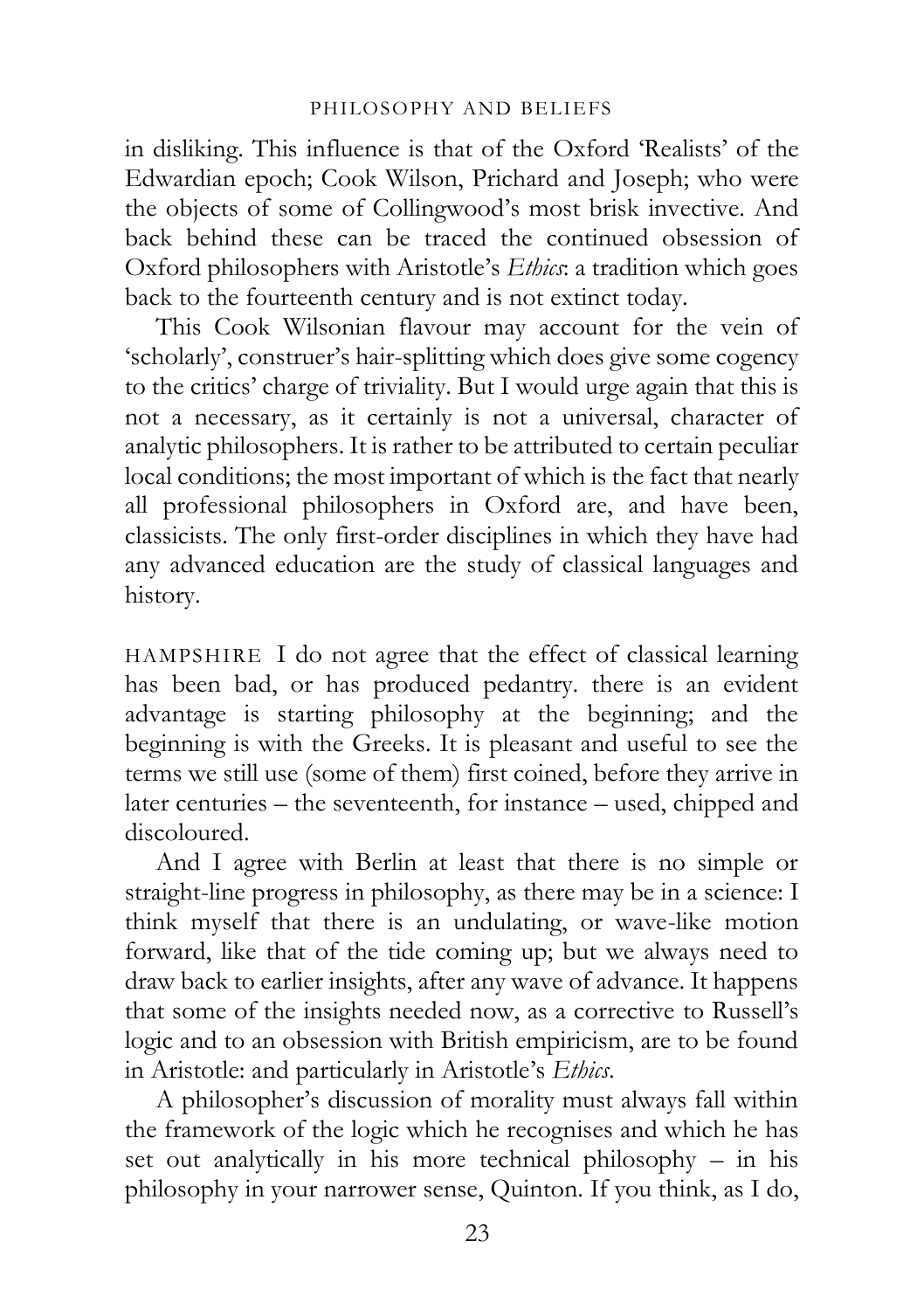that Aristotle gives a truer and less superficial account of practical reasoning than is to be found in Hume, or in contemporary empiricists, then you will suspect that there is some serious deficiency in the logic, in the theory of language, and in the theory of knowledge of empiricism. Practical thinking is, after all, one half of our thinking, and it cannot be thrust into a corner when we are discussing the theory of knowledge or the concept of mind; any analysis of mental concepts, of the nature of thinking and feeling, or of the logical relations between behaviour and the inner processes of the mind, must be tested in its implications for morality: how do I, or should I, think of people in any actual moment of difficult decision? It seems to me, incidentally, that the French existentialists have been right to bring questions of ethics into the centre of the so-called theory of knowledge, and to consider questions of personality, and of our knowledge of other minds, and of self-knowledge, in the contemplative or speculative sense. And what one finds in Aristotle is an unbiased and analytical dissection of choice, decision, deliberation, and of the relation of thinking to acting; also, he makes just those untrivial verbal and grammatical distinctions, both in the *Ethics* and elsewhere, which we now expect from a philosopher. In that he is also, among other things, a great analytical philosopher.

It seems inevitable that innovators in philosophy, Wittgenstein and the Vienna Circle no less than Descartes and Kant, should claim to discard all previous philosophy in the first moment of discovery; and then one goes back and lays the new discoveries alongside the old. Something of the old survives, something is also eliminated, appears now irrelevant and unnecessary. I suspect that it is particularly the more rationalist philosophers – Aristotle, Leibniz, Frege – with their more formal arguments about existence and identity, who will seem least irrelevant or superseded in the near future; while the theory of knowledge coming from British empiricism – from Locke, Berkeley, Hume – will seem comparatively irrelevant, at least to contemporary interests. You will admit that there is this other strand in contemporary analytical philosophy?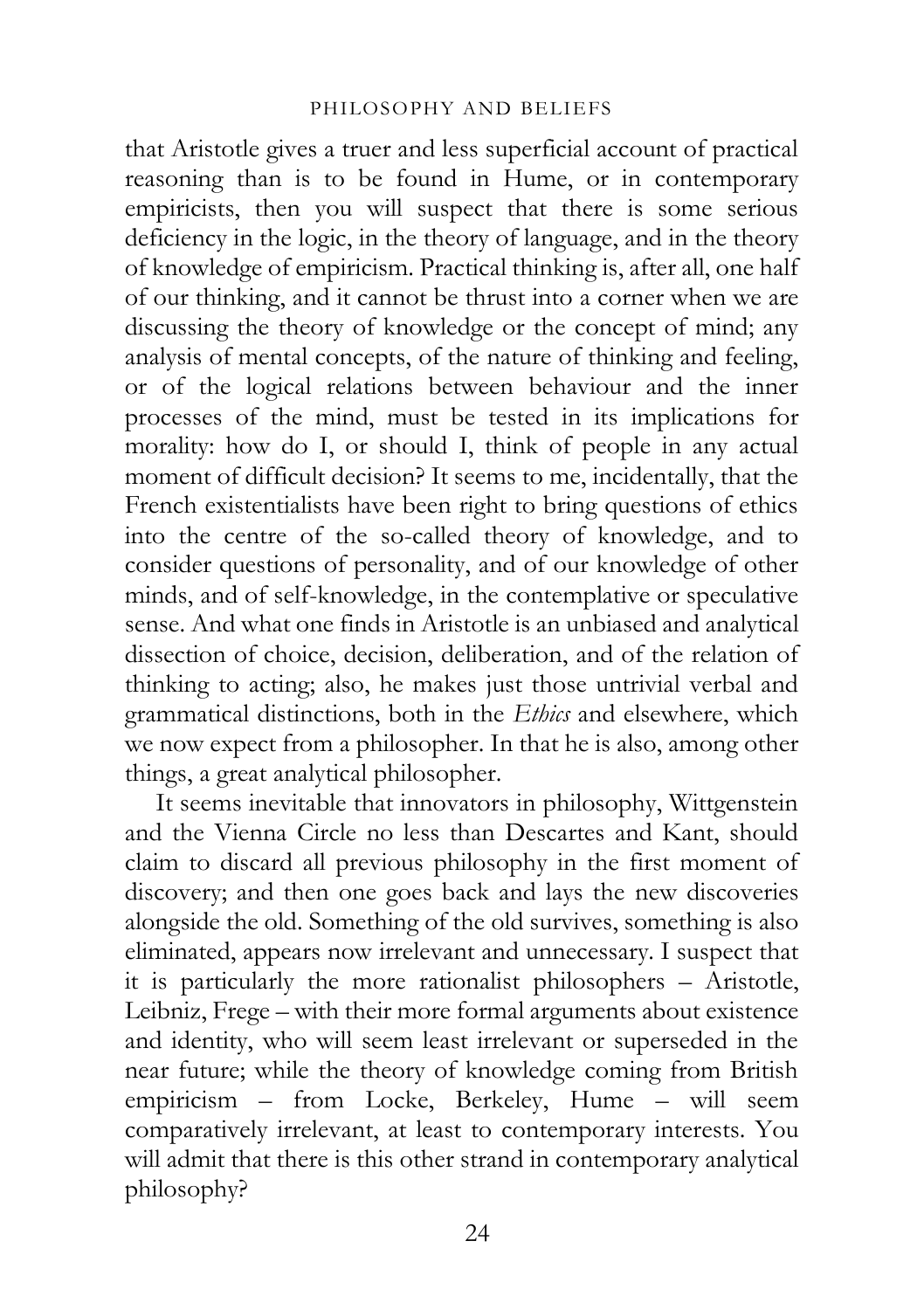QUINTON I was not, of course, objecting to classical learning or to the study of Aristotle's *Ethics* as such, but rather to the narrowly philological frame of mind to which the former sometimes leads and to the habit of treating the latter as holy writ, a kind of obsessive fundamentalism which still has distinguished adherents. And I quite agree about the 'other strand' which you identify in recent philosophy. This is perhaps a return, under Wittgenstein's influence, to the highest issues of traditional metaphysics: a return from our native preoccupation with epistemology; a return in particular to the oldest of philosophical problems, that of substance. But a classical background is hardly ideal for the appreciation of Leibniz and Frege; while some knowledge of mathematics and of natural science and its history is essential.

The aim of my historical remarks, however, was to introduce a little more articulation into the idea of analytic philosophy; and perhaps this could be done more effectively by considering analytic philosophers as they are, rather than what has brought them into existence. For we have been talking as if there were one fairly clearly defined sort of person to whom the label 'analytic philosopher' applied. But if a closer look is taken at the people who are analytic philosophers in Oxford today, and at the kind of views they hold on what I still want to describe as essentially nonphilosophical matters – I mean religion, politics and, in a wide sense, morals – my original thesis of the logical independence of technical philosophy and *Weltanschauung* is confirmed. For if we review the moral, political and religious standpoints of our colleagues and ourselves we must surely be struck by their variety. It is certainly at least as great as the variety to be found in donnish, or graduate, circles in general. There are atheists and Christians (Anglicans, Roman Catholics and others); Bevanites, and people who regret the abandonment of the Suez canal; pacifists, and people who would welcome a 'stronger' foreign policy – with all that that entails. It seems to me that we must either hold that analytic philosophy is compatible with any *Weltanschauung*, of that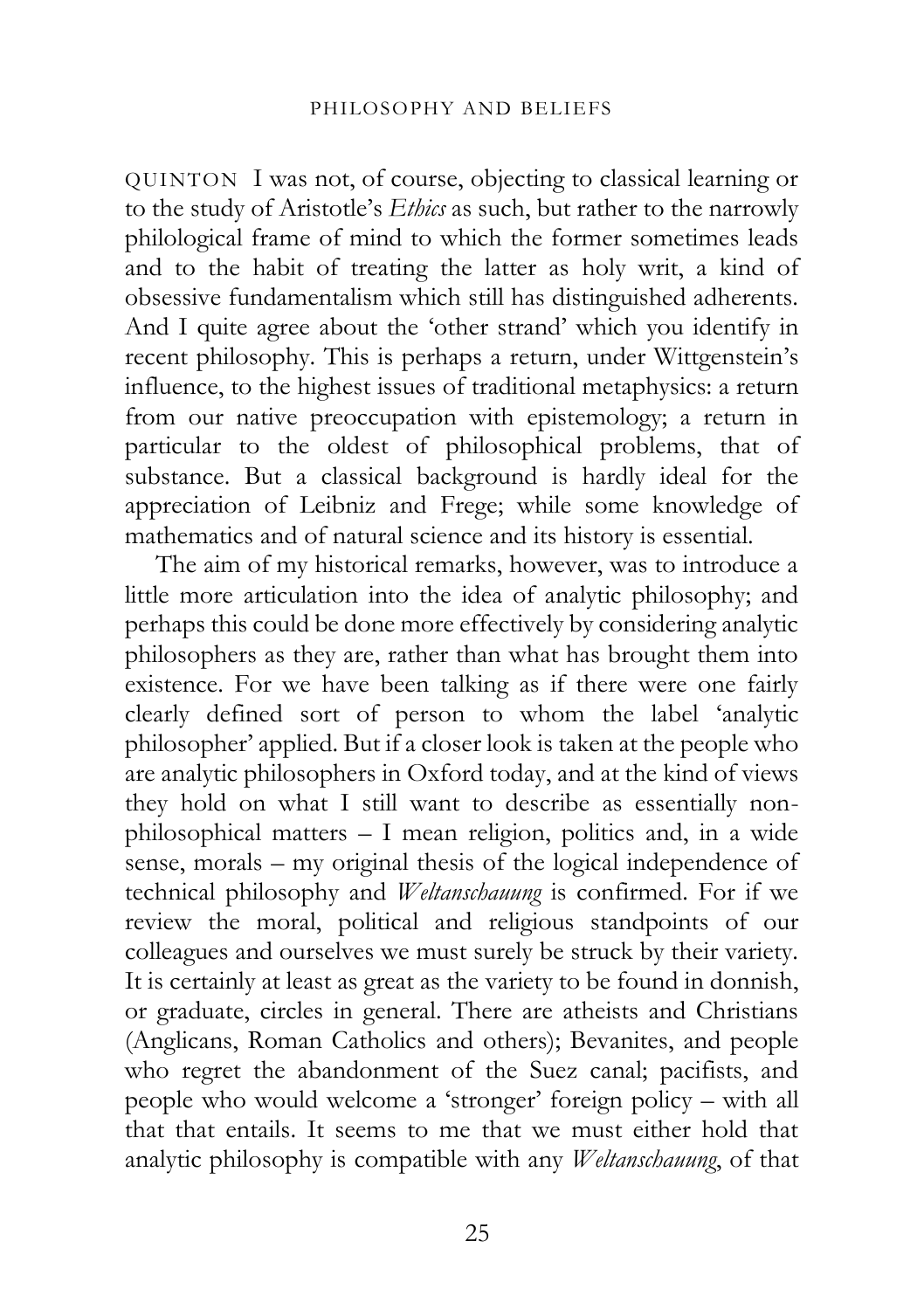(say) our Christian colleagues are hypocrites, or the dupes of their own wishful thinking.

MURDOCH But you overlook the extent to which 'liberal' assumptions – those assumptions which underlie discussion in a tolerant society where views are excepted to be supported by arguments, and arguments of a certain type – are shared by all of us. From this particular point of view we are all as alike as peas, and our common philosophy is a symptom of our likeness – though we may also be alike in ways which may or may not show in our philosophical preferences, within the general framework of agreement. The sort of rootless, uncommitted enquiry which we consider to be valuable is itself one of the organs of a liberal society. But we do no service to philosophy if we fail to recognise the points at which what the analysis brings to light are our own values. Equally we do no service to liberalism if we take our similarity of outlook for granted; as if it were preserved automatically by the use of the reason, instead of being something perishable and precarious.

QUINTON But I think you in turn are not admitting the range of attitudes that seem in practice to be compatible with our philosophy; still less, the range that is perfectly possible. Admittedly, Oxford philosophers do not display the whole range of attitudes to life. Anti-Semitism, Baudelairean moral experimentalism, and Fascism have no adherents here to the best of my knowledge. But then there are very few anti-Semites, Baudelaireans and Fascists in the University, since to hold such views is to invite contempt or dismissal.

Or just consider for a moment our comparatively non-analytic philosophical colleagues. They seem to me to exhibit as many kinds of attitude to life as their philosophical opponents. Certainly there are more religious believers among them; but then I don't deny that there has been a psychological connection between analytic philosophy and 'rationalism' in the more comic sense of that word.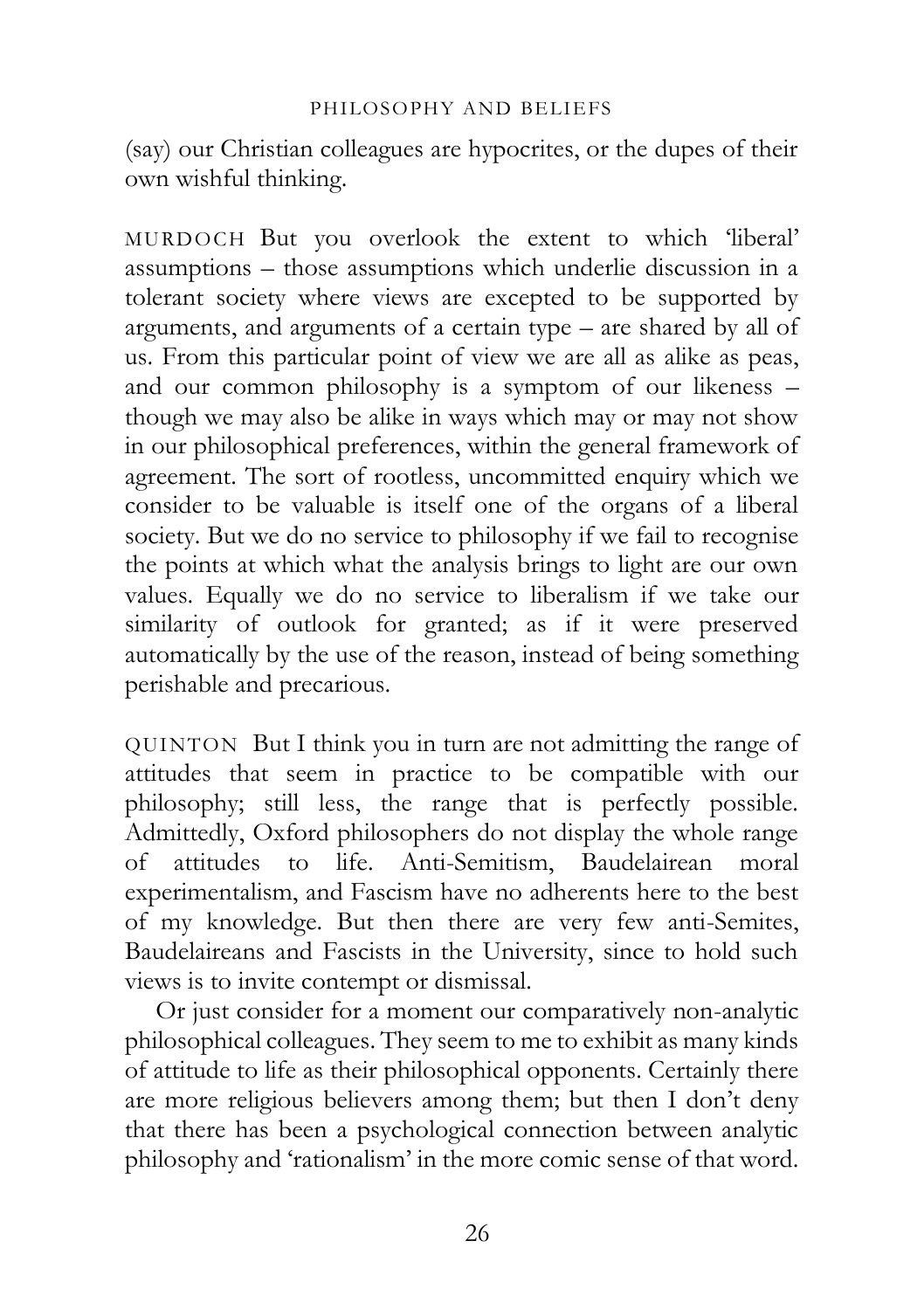Here the personal, extra-philosophical influence of Russell is perceptible.

To put the point in terms of an example. I could, as an analytic philosopher, idealise the State: on the ground that most people were weak, foolish and easily deluded; that there were ineluctable differences of political capacity between men; and that it was therefore desirable that political institutions should be so ordered as to take account of this. My philosophical views would prevent me from arguing from this position in terms of the Real Will of the Nation; but it's the opinions that matter here rather than the reasons produced for the purpose of justifying them.

HAMPSHIRE But could a positivist be a Fascist? Or a Marxist? Not without inconsistency, I think. Of course he might support Fascists or Marxists for his own reasons. But this would not make him a Fascist, or Marxist. His general beliefs – what we earlier called his *Weltanschauung* – would be different; that is supposing, for the purposes of this argument, that Fascism, like Marxism, does involve general beliefs.

QUINTON I think a positivist could be a political authoritarian; and yes, perhaps, even a Fascist.

BERLIN I cannot believe that. Surely positivists, qua positivists, are committed to a kind of free, unhampered analysis of concepts and beliefs which Fascists must forbid.

HAMPSHIRE There is, it is true, the example of Pareto, who used positivistic methods of argument to support authoritarianism. But it would be inaccurate to call him a 'Fascist', without qualification; even if he collaborated with Fascists for his own peculiar reasons, which were not theirs.

QUINTON To take up Berlin's point: in the case of such a conjunction of principles, their upholder would have to argue for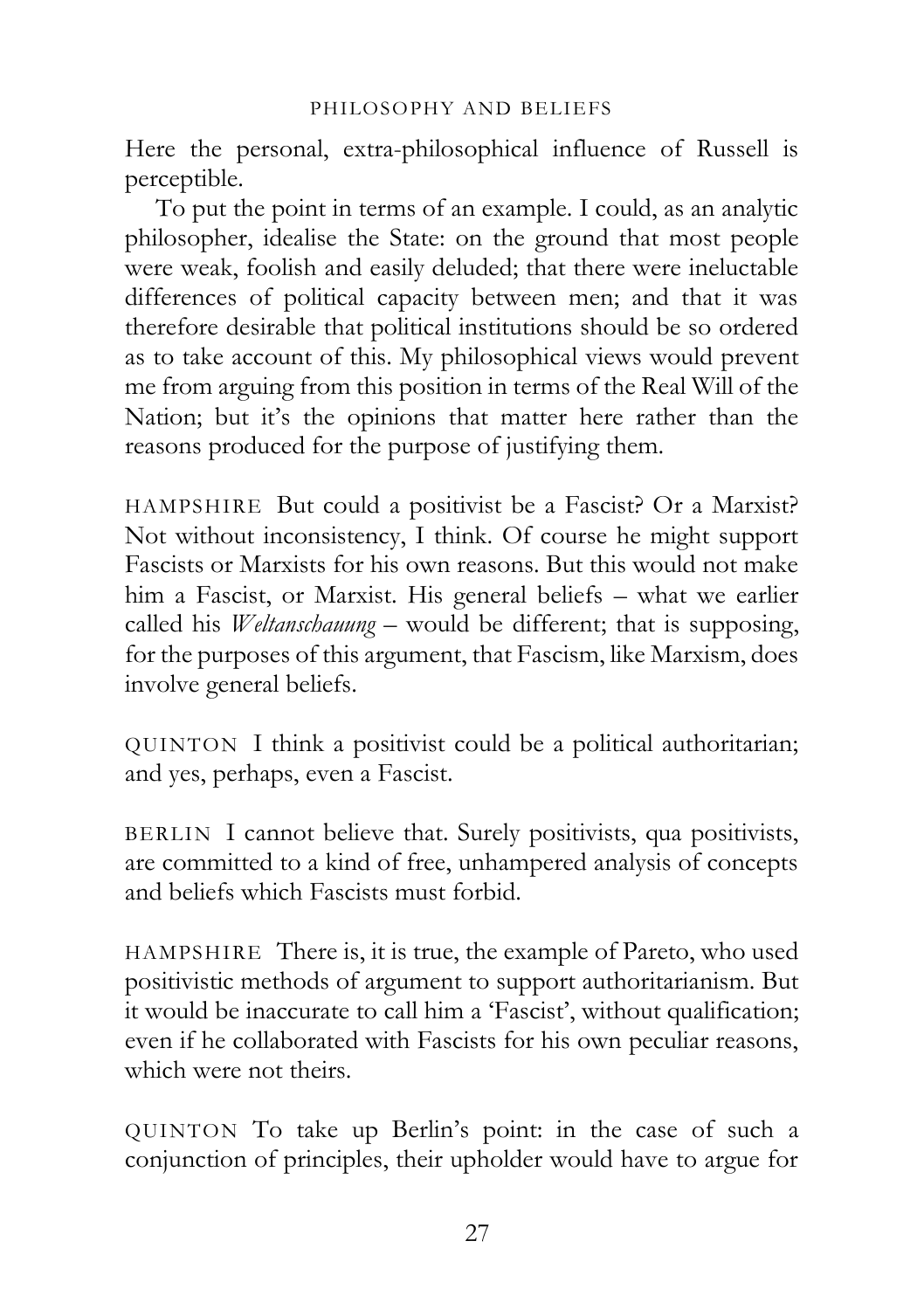the limited circulation of truth, the restriction of rational discussion to the elite.

BERLIN That is not enough to support your position. Here is one instance that occurs to me, which seems to make it untenable. The belief that there exist personal natural rights – sacred and inviolate – is philosophical enough; but it is not compatible with extreme outlooks like fascism or communism; nor with specific views of what 'existence' is – or how the word 'exists' is, or should be, used.

MURDOCH I agree, though I would not put it in this way: for what philosophical concepts we use will be a function of what we regard as real and important.

BERLIN To be historical again: the Churches have certainly thought philosophical doctrines dangerous to orthodoxy; the cases of Bruno, Spinoza, the existentialists show this sufficiently.

Attempts are sometimes made to prove that philosophical doctrines – if they are purely philosophical and not factual, or to do with *Weltanschauung* – cannot clash with theology. But these efforts are seldom convincing. Take the case of Osiander, the editor of Copernicus. Copernicus was dead, but his orthodoxy had apparently been impugned. Osiander tried to prove that Copernicus had not wished to say what 'really' occurs in space – that was a matter for metaphysics and theology – but only to improve methods of astronomical computation; a mere matter of mechanical technique, which could not clash with any view of what happens. And this seems an unplausible piece of obvious special pleading. Osiander may well have been a sincere son of the Church; but such attempts to show that one set of truths, being philosophical, cannot, in principle, contradict another – because they are theological or metaphysical or *Weltanschauungen* – never carry conviction.

QUINTON Yet Christianity has survived the general acceptance of Copernicus's hypothesis, and a great many other scientific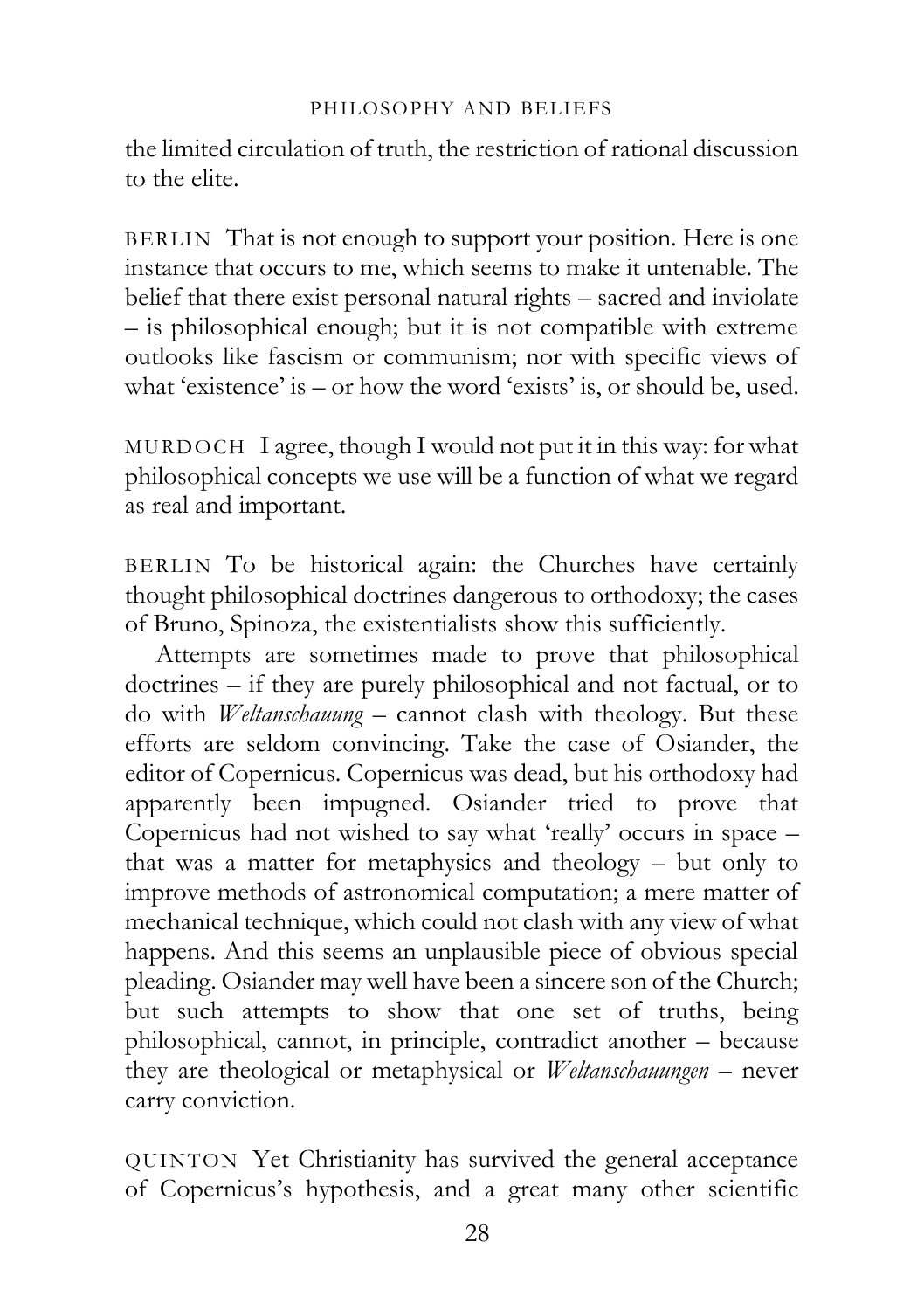discoveries which are literally incompatible with statements in the Old Testament.

Philosophy can have the sort of disconcerting effect on religious belief that nineteenth-century geology had on the Biblical doctrine of creation – though it will bear on methods of argument rather than on actual beliefs. Thus many philosophers of an empiricist persuasion have argued that no proposition asserting the existence of anything is capable of being demonstrably proved; and this rules out the proof of God's existence by the ontological argument. But Locke, who opposed the ontological argument, was a perfectly sincere Christian; and Christianity has survived the general abandonment of this mode of proof.

HAMPSHIRE Discussing philosophical and theological questions in a certain vocabulary is itself enough to conflict with certain religious beliefs; we may show, in the manner and method of our discussion of them, that we do not take religious beliefs to be the kind of beliefs which ordinary believers believe them to be. The way in which religious (or political) doctrines are argued for is itself an integral part of a whole system of beliefs. That is why an analytical philosopher who is a Catholic may have less in common with a Thomist, or existentialist, Catholic than with another analytical philosopher who is an atheist. The two analytical philosophers may agree to disagree in the same terms, and in the same tone of voice; intellectually they live in the same world. I think you underrate the degree to which Oxford philosophers sound strangely, even comically, alike, even if they think that they are different.

QUINTON You spoke, Hampshire, of 'the way religious beliefs are argued for'. I don't think this quite brings out, what I believe to be the case, that the purpose of arguments in religion is explanatory, or defensive, and not designed to effect conversions. They are a part of the polemical armoury, rather than means designed to entice the sceptic from his unbelief.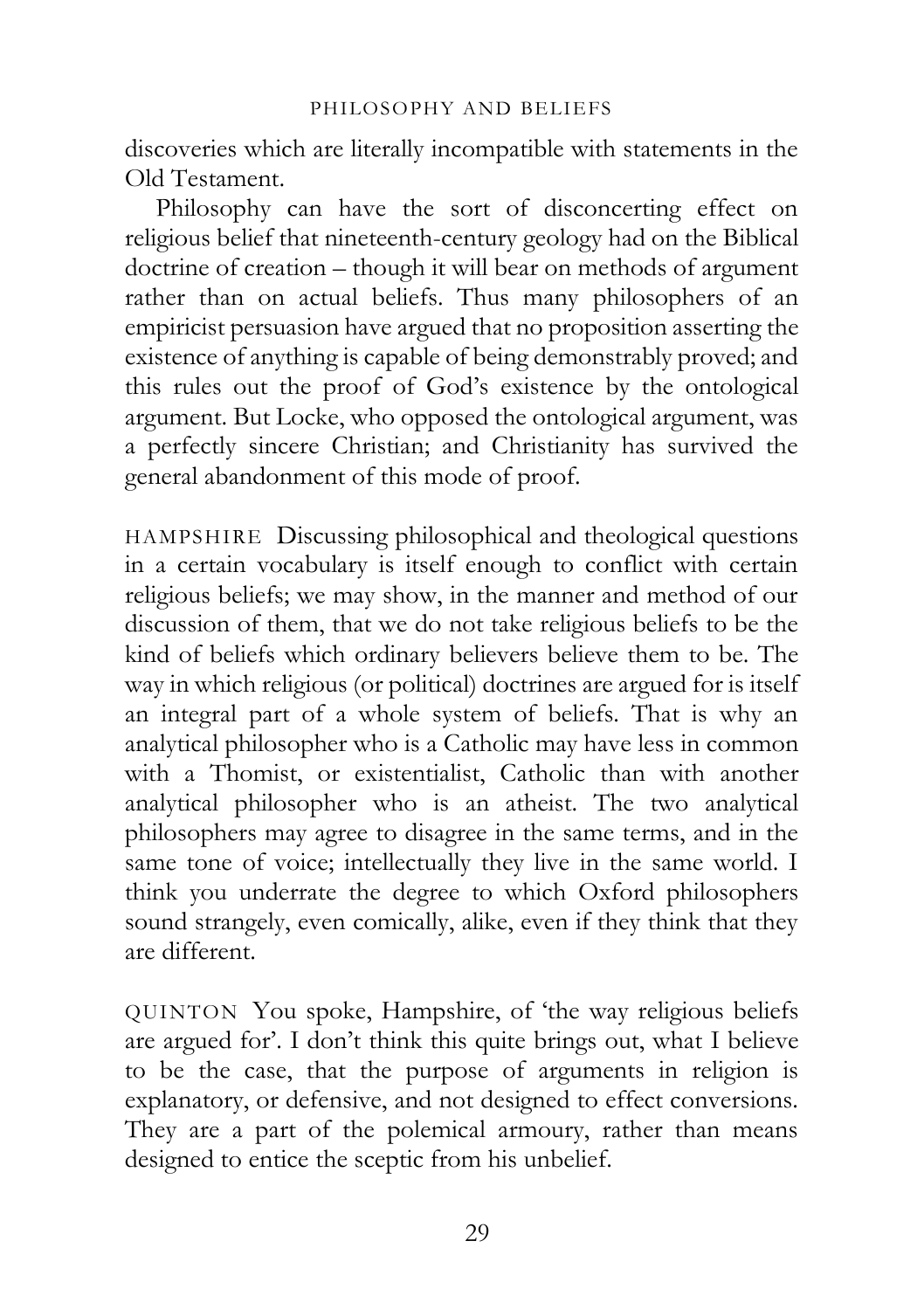BERLIN But people may have been converted by religious 'proofs'. At least I do not see why they should not have been.

QUINTON Well, of such people I would have to say that as far as the validity of the proofs is an indispensable foundation for their beliefs, their religion, is really a sort of bad philosophy.

But is this a common case? 'Proofs' may effect a conversion, as Berlin says; but do they ever sustain the convert in his belief thereafter?

HAMPSHIRE Surely Quinton would agree that, if you separate religion and morals from philosophy, it makes a difference to the way in which you meet the people who are defending a religion or a morality. If you deal with a religious opponent by saying 'We can't argue this, we are just made differently'  $-$  or if you say 'We must settle all moral questions for ourselves' – to assert or accept these as truisms is itself a challenge to certain moral principles and religious beliefs.

BERLIN Like the case of a man who says 'I am politically neutral'; for that is itself a political attitude. And to the statement 'I am morally neutral' some moralists would reply that neutrality in some circumstances was morally indefensible.

QUINTON They very well might; but does this matter for the point at issue? I don't decide whether a man is my co-religionist by seeing how he argues, but by whether I find him kneeling beside me at church.

BERLIN But the religious believer might accuse the analytic philosopher who attends his church, but argues that his subject is neutral towards religion, of insincerity. Thus if the philosopher says 'Nothing I say clashes with your beliefs', the believer might reply 'Let me be the judge of that. Your analysis of my words is not that of someone who believes what I believe.'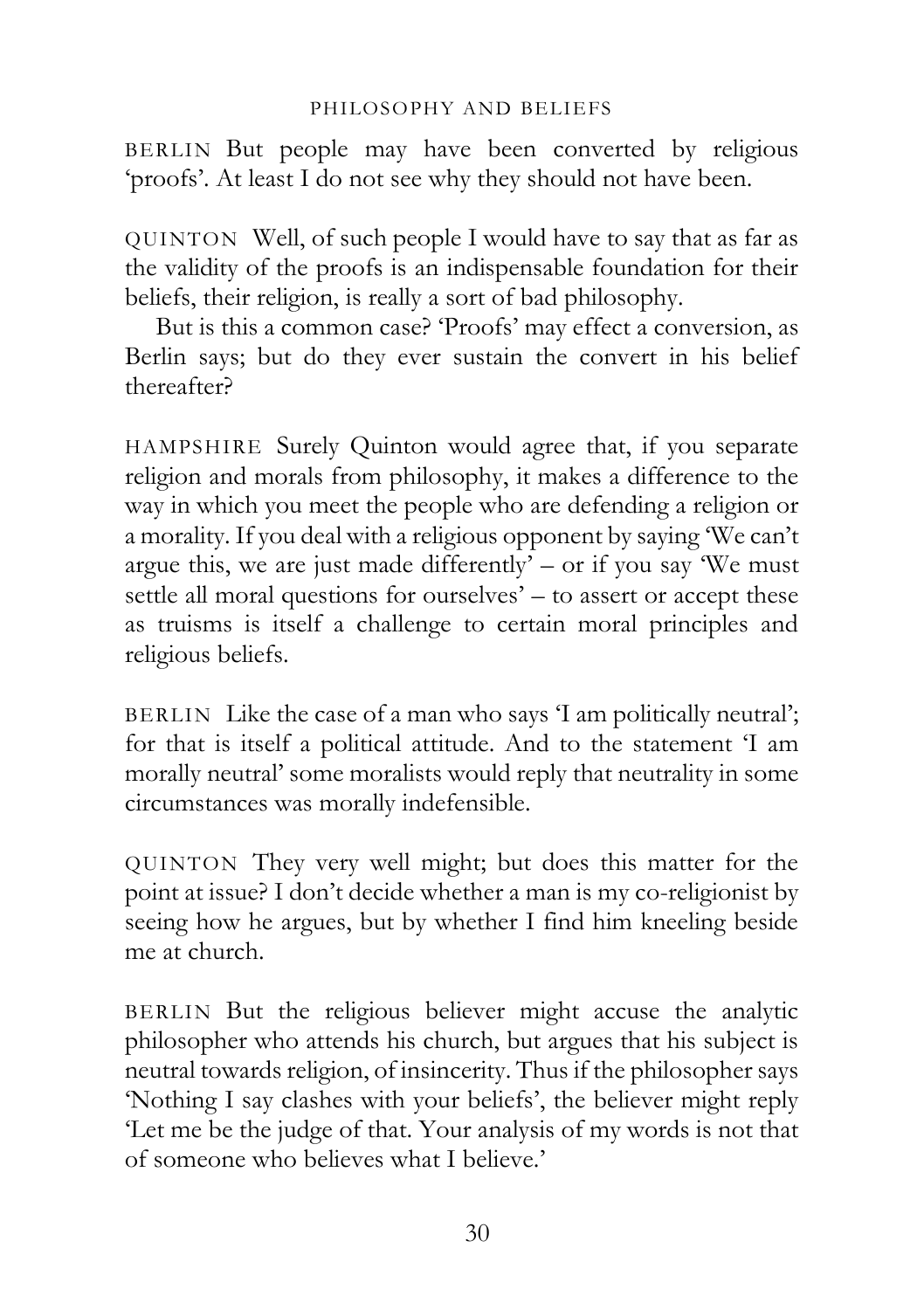QUINTON The resolution of this dispute would depend on a decision as to whether the believer's last remark was a religious or a philosophical one. In a way, indeed, that is what their dispute is about. And my own view would be that the question, into what sort a belief should be classified, surely is a philosophical question.

BERLIN Confusion arises if you try to separate religious and philosophical beliefs too strictly. One might suppose '2 plus 2 equal 4' was neutral enough. But suppose a religion forbade adding; and, going beyond the Biblical veto on 'numbering the people', forbade the people even to think of numbers. Then '2 plus 2 equals 4' might count as a religious belief – or an anti-religious one.

Of course that is an extreme case – ludicrously so – but there is no telling what a religion might not forbid, or ordain. To circumscribe its sphere in advance is often only a self-protective device adopted by philosophers who want to guarantee themselves some minimum freedom of thought or speech.

HAMPSHIRE We must remember that this rigid division of beliefs into independent spheres or compartments is relatively new. Perhaps this is part of the 'revolution' we have been talking about. I think that, as a matter of historical fact, it is largely due to Wittgenstein's influence, although it may be a misunderstanding of him. In any case, it is a philosophical thesis which needs to be defended by argument. From what logical doctrines is the principle of division derived? I have never seen anything like a sufficient demonstration that religious beliefs, moral and political attitudes (to use this question-begging word) and philosophical opinions should each fall tidily into their own compartment, each supported by their own kind of reasons, with no interconnection between them. Persons cannot divide themselves, and they must find some standard of rationality and honesty somewhere; they will want to connect, to fit together, what they believe, and to test their beliefs in every sphere. The evidence of history shows that they will always knock down barriers and compartments, from mere self-respect, or respect of reason and honesty.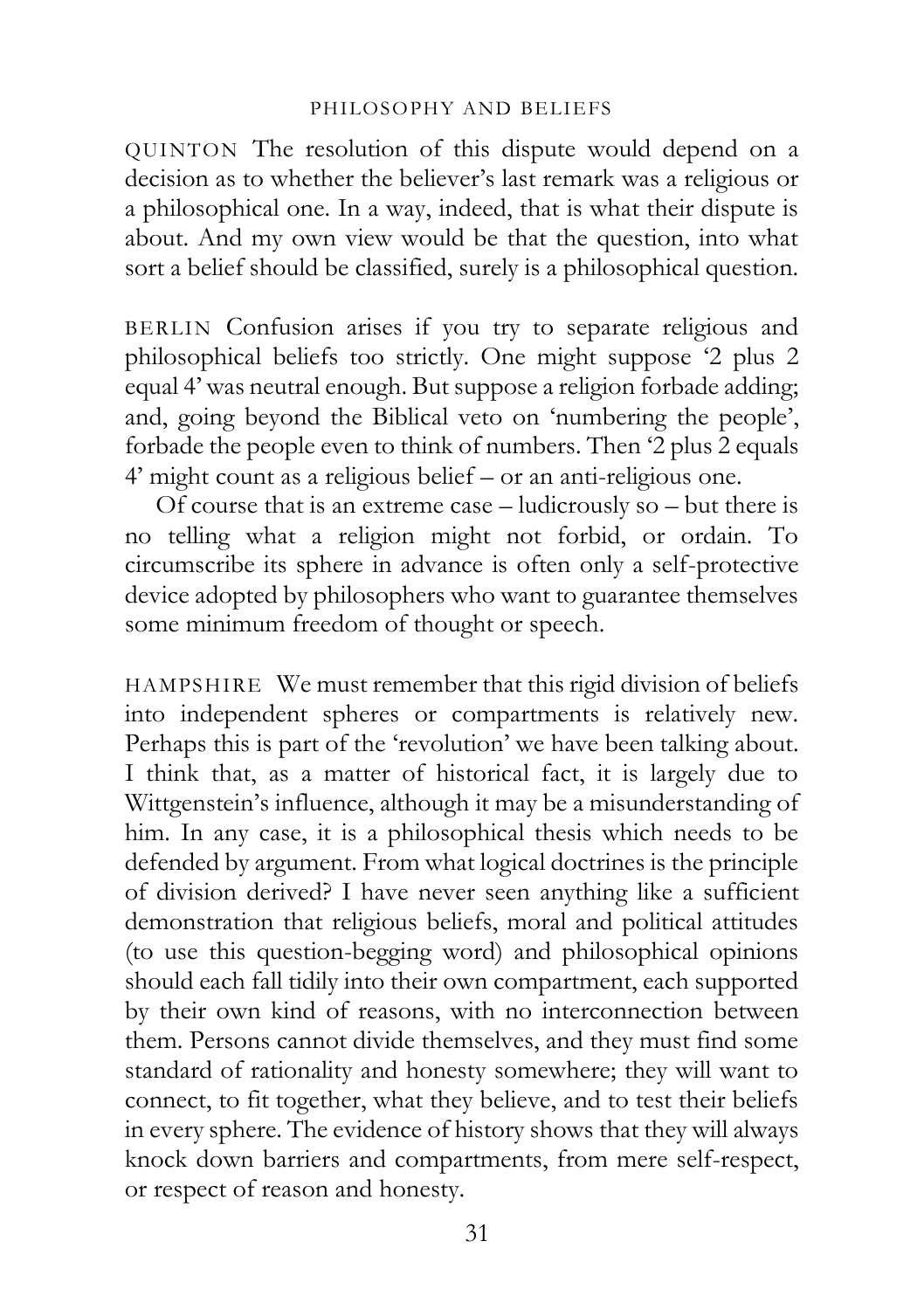People who are not philosophers have become more interested in philosophy in the last twenty years, because they know that, if there have been new insights in philosophy, these must have their importance elsewhere – in discussions of politics, of scientific method, of literary criticism and aesthetics, of psychology, of the interpretation of history, and so on. And such people are right: these insights are relevant, as the insights of Descartes and Kant were relevant; they suggest new and, as it now seems, clearer terms in which politics, literary criticism and aesthetics, psychology, history and so on, can be discussed. If we say 'There is philosophy on the one side: my attitudes on the other', we make philosophy a private game, or part of the syllabus; and at the same time we trivialise our beliefs by calling them 'attitudes'.

QUINTON Oh, but I must make it clear that it's quite wrong to think that analytic philosophers mean to suggest that attitudes or beliefs are unimportant when they separate them off from philosophy.

I'd better say at once that for my own part, my moral and political views are much more important to me than my philosophical ones. To change the former would involve a much greater disturbance than to change the latter!

MURDOCH Perhaps it might help a little towards resolving the dispute if one emphasised that there were two quite distinct contentions here. We should separate the contention that there are no barriers to the use of philosophical methods – so that philosophy could, for instance, help to establish or discredit religious beliefs – from the different contention that in taking up a philosophical position we are frequently, or to some extent, taking up a moral position. One could maintain the second without maintaining the first.

QUINTON Certainly I would insist that one must distinguish 'positions' from the kind of argument that is used to support them.